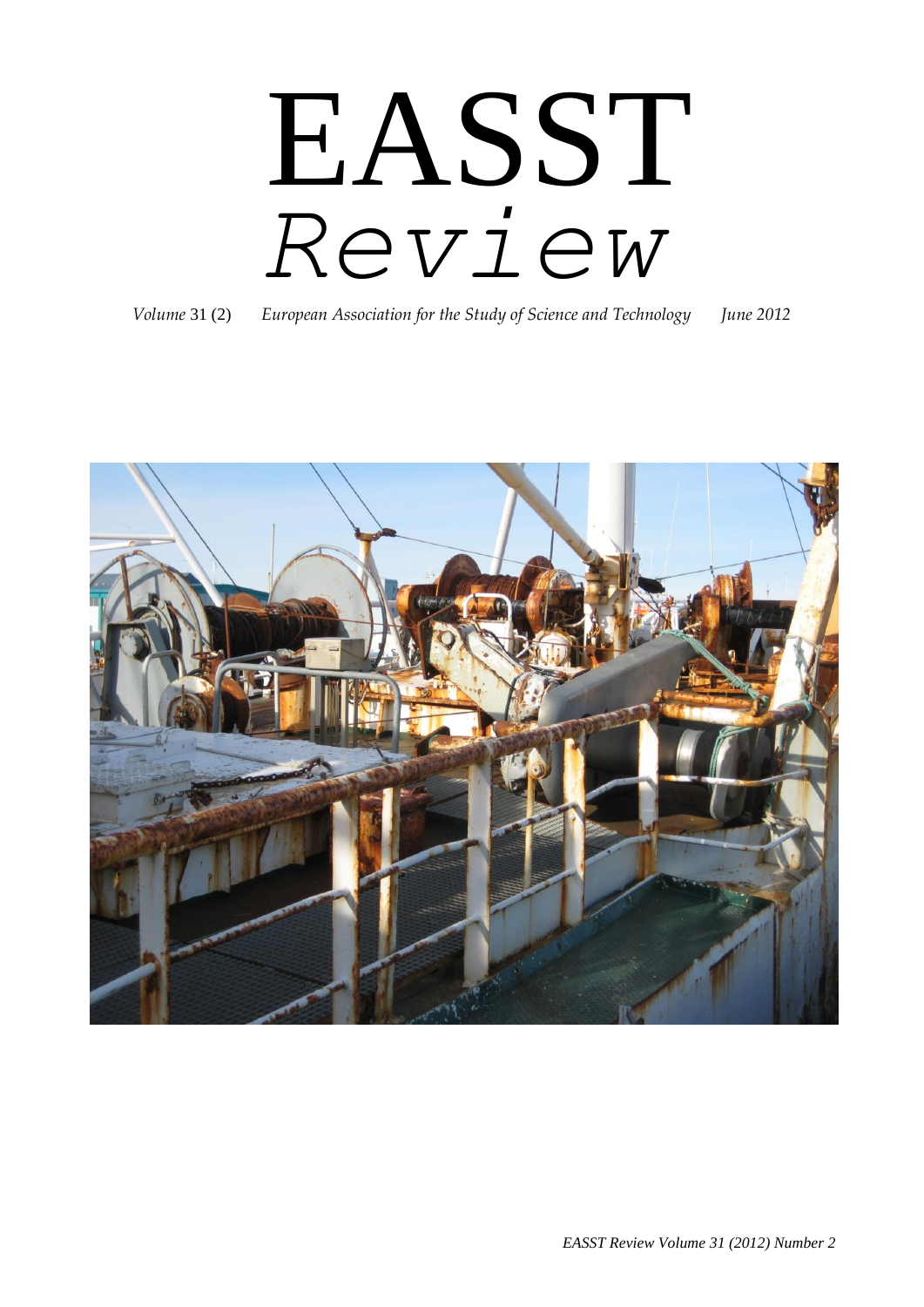*Editor: Ann Rudinow Saetnan (NTNU) Tel:(+47) 73 59 17 86 (Saetnam) email:annrs@svt.ntnu.no Membership queries: admin@easst.net EASST Review on the Web: http://www.easst.net*

*Guest Editor this issue: Harro van Lente (University of Utrecht and EASST Council)*

#### *Council of the European Association for the Study of Science and Technology:*

*Marc Audetat (University of Lausanne) Ingmar Lippert (student representative) Pierre-Benoit Joly (National Institute of Agronomic Research, Paris) Laura Watts (IT University of Copenhagen) Attila Bruni (University of Trento) Fred Steward, President (Policy Studies Institute, Westminster University) Estrid Sørensen (Ruhr-Universität, Bochum) Harro van Lente (University of Utrecht) Claire Waterton (Lancaster University) Trevor Pinch (President of the Society for Social Studies of Science, ex-officio)*

#### *EASST's Institutional Members:*

*EASST is in the process of rethinking its approach to institutional membership and its relationship with national STS organizations and centres.*

*Any enquiries to* [admin@easst.net](mailto:admin@easst.net)

*EASST Review (ISSN 1384-5160) is published quarterly, in March, June, September and December. The Association's journal was called the EASST Newsletter through 1994.* 

#### *Subscription: Full individual membership fee*

*(waged and resident in high income countries): EUR 40 annual. Students, unwaged or resident in all other countries pay a reduced fee of EUR 25. Library rate is EUR 45. Please note that subscriptions can be made through the EASST website by following the 'Join EASST' link.*

*Member benefits: Travel stipends for Ph.D. students, young scholars and researchers from developing countries are available.* 

*Reduced registration rates for EASST events apply.* 

*For other benefits see website.*

#### *EASST's Past Presidents:*

*Christine Hine, 2005-2008; Sally Wyatt, 2000- 2004; Rob Hagendijk, 1997-2000; Aant Elzinga, 1991-1997; Stuart Blume, 1987-1991; John Ziman, 1983-1986;Peter Weingart, 1982.* 

#### *EASST Review's Past Editors:*

*Chunglin Kwa, 1991 – 2006; Arie Rip, 1982- 1991; Georg Kamphausen, 1982.*

*Cover Illustration: "Fishery in Reykjavik" Photograph by Harro van Lente*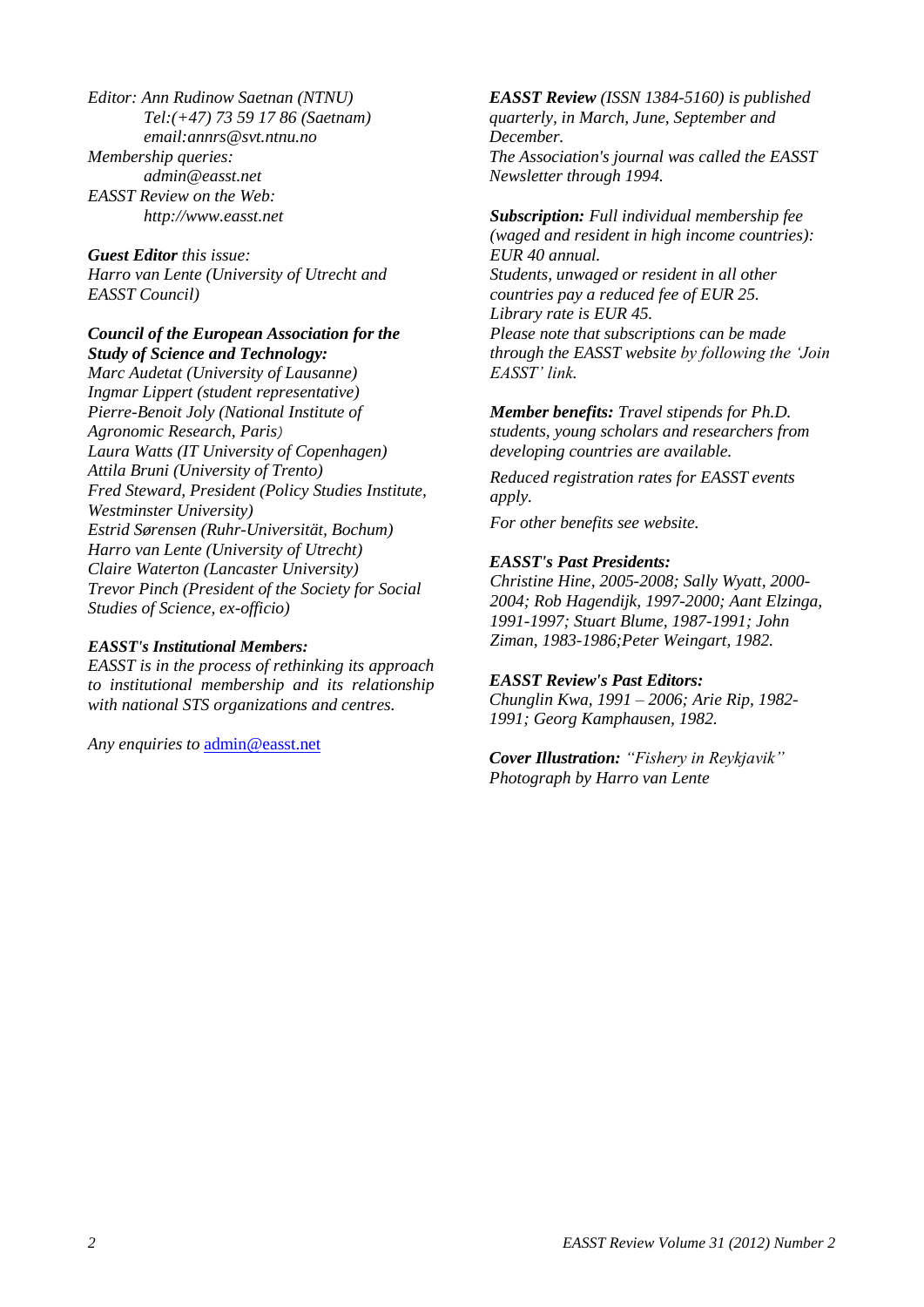### <span id="page-2-0"></span>EASST, North and South *Editorial* By Harro van Lente, University of Utrecht; EASST Council member

An important theme of *EASST Review* in recent last years is the potential of STS research and teaching in other countries than the usual suspects. While the membership is still dominated by the northern countries, in particular the UK, the Netherlands and Scandinavia, there is increasing attention to other locations of STS research. Last year developments in Spain were discussed and in this issue we report on STS in South America, focusing on the series of ESOCITE conferences. The EASST council feels it is important that the association addresses the idea of being a European endeavour. This is reflected in the new series of EASST Awards which stress the European contribution to STS (also in this issue). They are inspired by the idea that there is something particularly 'European' about EASST research. We also hope to have an 'eastern' location for the EASST 2014 conference. We have contacted various candidates for such hosting. Apart from the symbolic message this will also enhance the viability of EASST in the east.

The current political debate, however, does not highlight 'west' and 'east' but 'north' and 'south'. In the news, the differences between the north and the south of Europe are stressed again, after two decades of highlighting the unity. Depending on where the news is produced, it is now common to read about the disciplined north and the troublesome south, or about the arrogant north and the suffering south.

The scientific communities, fortunately, seem to be less prone to such polarization. Academics in general are part of a global network. Yet, there may be different academic styles of 'north' and 'south' and this also seems to be worthwhile to explore. Such differences, for instance, have been discussed in the workshop on practices of environmental management. The workshop report in this issue took place at Bielefeld University and was about the question "How do you manage? Unravelling the situated practice of environmental management"

The difference between different styles may go deeper, though. It may be that in the very theories of STS, for instance, particular perspectives and approaches reflect a 'northern' or a 'southern' bias. To elaborate one example: the research theme of coordination and conflict in

science and technology. Countries like the Netherlands and Denmark are well-known for their consensus seeking strategies. At STS conferences numerous papers report about modes of stakeholder participation, strategies to involve users or about focus groups with envisioned consumers. Here, consensus is taken as the predominant mode of coordination and conflicts appear as items to be negotiated. This analytic approach resonates with the political culture of 'northern' countries in which different political groups have the power to block decision making and in which political parties depend on others to realize their agenda. This political culture deviates strongly from, say, Malaysia, where huge infrastructural investments are made without numerous rounds of consultation. In such topdown approaches protesters have a difficult time in raising their concerns. This, of course, will speed up developments and some Dutch engineers are tempted to envy such rapidity. Some even accuse the consensus seeking modes of coordination of being too time-consuming, and take the upsetting lack of democracy for granted. It takes much more time to develop complex infrastructures in the Netherlands, where many rounds of consultation are required to start projects.

One may argue that this particular consensual mode of coordination, which is characteristic of northern countries, has left its trace in influential STS theories. In the still popular SCOT approach, for instance, it is assumed that technological artefacts and systems are constructed through the confrontation of interpretations of various different social groups. The idea is that such public experimentation and contestation continues until a form of stability is reached. The basic assumption, thus, is that social groups are empowered to voice their opinion. It is also assumed that opinions circulate more or less freely in the press and through other societal arrangements. Such assumptions do not hold, at least not to the same degree, in countries like Malaysia, and here other perspectives are needed to explain outcomes. While the rest of Europe, of course, does not resemble Malaysia either, they differ from the typical 'northern' solutions. Thus,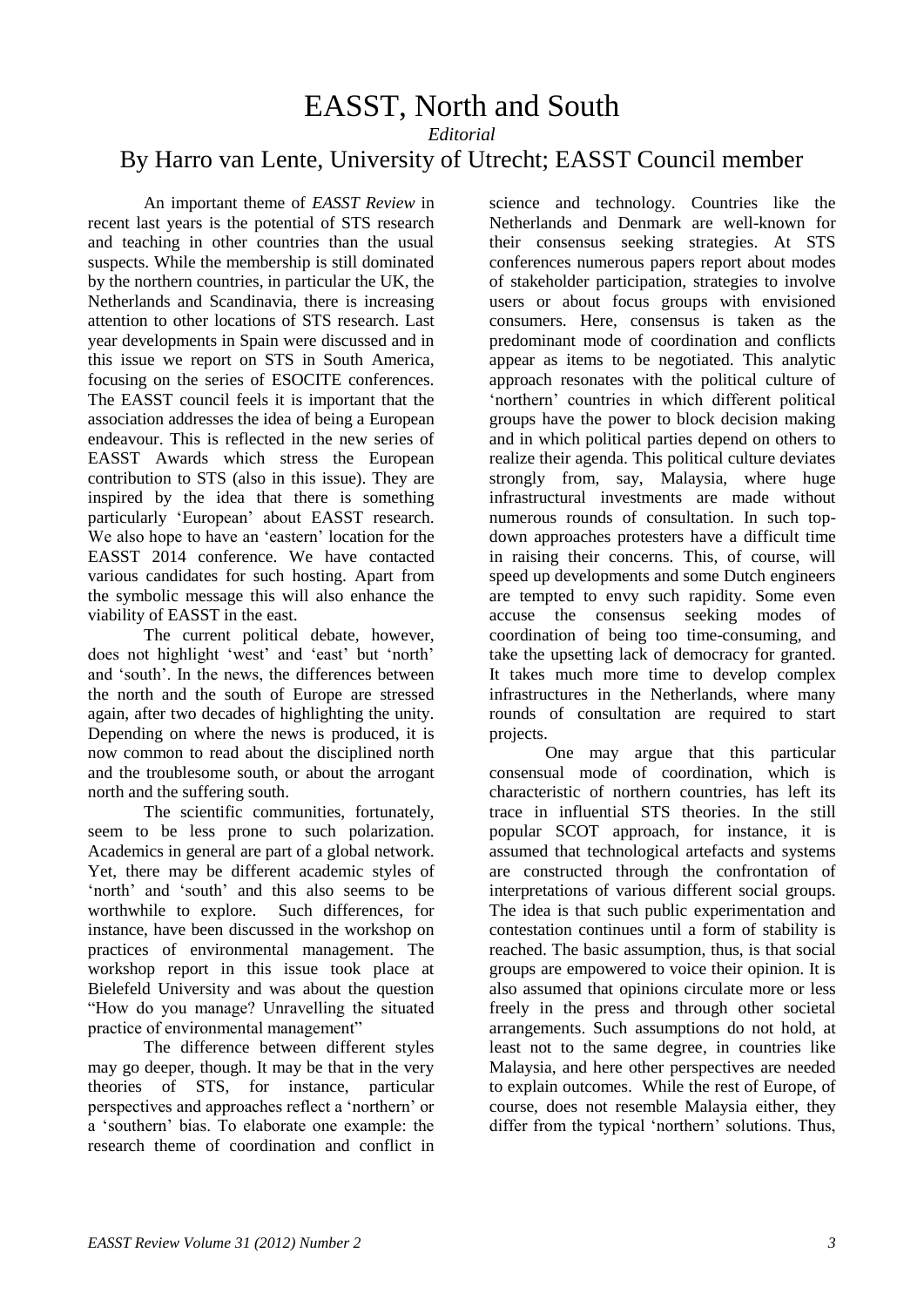a comparison of political styles and concomitant assumptions will enrich STS approaches.

<span id="page-3-0"></span>The picture of rusty cables and industrial machinery on the front page points to the intricate forms of coordination that can be found everywhere. In general, STS is keen on investigating heterogeneous interconnections. And whether they are rusty in the case of Europe, is an unresolved question.

## EASST News Awards, Conference, Membership, Website, Review

#### **Awards**

A quick reminder that nominations for 3 new EASST awards will close on **30th June**. These awards are to celebrate collaborative activity. In honour of Olga Amsterdamska an award will be made for a significant creative collaboration in an edited book in the broad field of science and technology studies. In honour of Chris Freeman an award will be made for a publication which is a significant collective contribution to the interaction of science and technology studies with the study of innovation. In honour of John Ziman an award will be made for a significant innovative cooperation in a venture to promote the public understanding of the social dimensions of science.

All details of procedure, more information on the awards and the nomination form can be downloaded from [www.easst.net.](http://www.easst.net/) Selfnominations are welcome.

The awards will be made at the EASST / 4S 2012 conference in Copenhagen.

#### **Conference**

Planning for the conference is now advanced. Our current conference page  $(http://easset.net/?page_id=295)$  provides an overview of developments. For more details, go to the Copenhagen conference organisers' great website at [https://sf.cbs.dk/4s\\_easst/copenhagen](https://sf.cbs.dk/4s_easst/copenhagen). This currently includes an overview of the main conference programme and the introductory activities on Copenhagenization. This site is also the place where you can book a hotel for the conference.

Registering for the conference is via a 4Smanaged site at

[https://netforum.avectra.com/eWeb/DynamicPage](https://netforum.avectra.com/eWeb/DynamicPage.aspx?Site=4S&WebCode=EventDetail&&evt_key=eb0dfd6f-66cd-42d3-a433-ac17cd4ea692) [.aspx?Site=4S&WebCode=EventDetail&&evt\\_ke](https://netforum.avectra.com/eWeb/DynamicPage.aspx?Site=4S&WebCode=EventDetail&&evt_key=eb0dfd6f-66cd-42d3-a433-ac17cd4ea692) [y=eb0dfd6f-66cd-42d3-a433-ac17cd4ea692](https://netforum.avectra.com/eWeb/DynamicPage.aspx?Site=4S&WebCode=EventDetail&&evt_key=eb0dfd6f-66cd-42d3-a433-ac17cd4ea692) .

For this site your user name is your email and you can then re-set your password if you do not know what it is.

EASST members receive a discount on registration. However the transfer of membership data to 4S is NOT automated so please allow time for this to happen and don't leave it to the last minute! Paying by bank transfer (rather than via Worldpay) also increases the time for your payment to be logged. Remember you will need to register **by July 27th** for your paper to be included in the programme. This is also the deadline to be eligible for the reduced early registration rate.

#### **Membership**

Thanks to all those who have renewed their membership. All membership payments will be acknowledged so if you have paid and have not heard from us please contact [admin@easst.net](mailto:admin@easst.net) with details of when and how you paid. If you have not paid for the new membership year (May 2012 to April 2013) your membership will be lapsed from the end of this month.

There will be a number of communications to members in the run up to the conference – which includes our members' meeting. Please make sure we have your up to date email to receive these messages. You can do this yourself by updating your profile in the EASST directory [http://easst.net/?page\\_id=286](http://easst.net/?page_id=286) . If you also add a weblink and interests this helps others to find you and increases networking. If you have problems contact [admin@easst.net](mailto:admin@easst.net) .

#### **Website**

We hope you have seen our new website at [www.easst.net](http://www.easst.net/) . As well as the Directory we have tried to provide other opportunities for interaction. The Review pages allow for comment on particular articles (you need to register separately to do this). We are also inviting working groups to use the Networks page (this was a feature that members said that they would value).

We are keen to build up our Resources page. If you have suggestions for inclusion just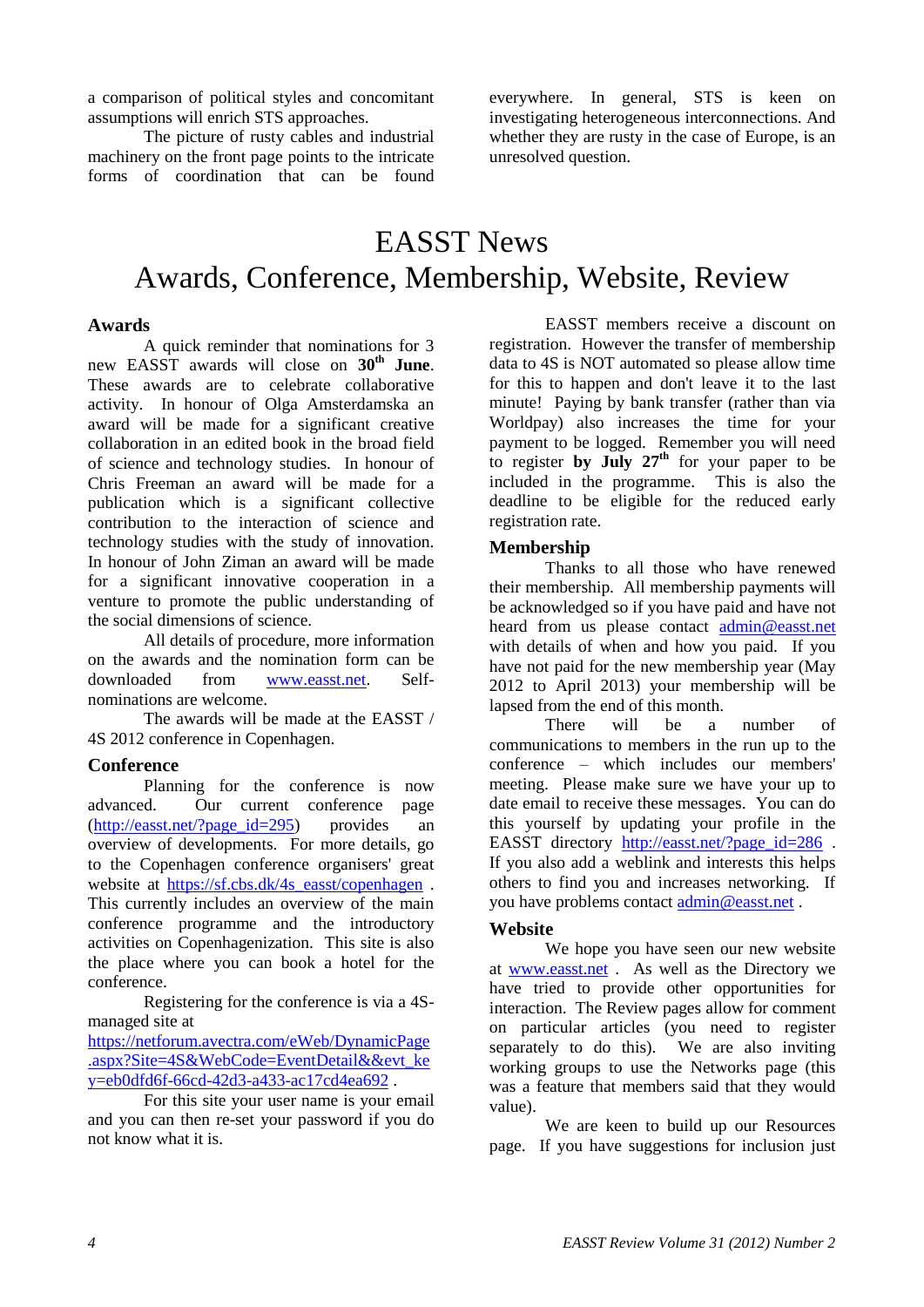let us know. Eurograd is available live on the site or via an RSS feed.

#### **Review**

We are trying to include more accounts of workshops and conferences as well as news from STS Centres. So if you organise or attend an event that you feel would be of wider interest do consider writing a short report about it. The Review comes out in March, June, September and December.

## <span id="page-4-0"></span>"Centring on the Periphery": STS Field in Latin America Report of the Ninth Meeting of ESOCITE in Mexico, June 5-8, 2012 Dominique Vinck (Institute of Social Sciences, University of Lausanne)

Every two years, starting in 1995, a Latin-American Congress has gathered a community of 100 to 400 STS researchers under the organization of the ESOCITE (Sociedad Latinoamericana de Estudios Sociales de la Ciencia y la Tecnología): Buenos Aires-Argentine (1995), Caracas-Venezuela (1996), Querétaro-Mexico (1998), Campinas-Brazil (2000), Toluca-Mexico (2004), Bogotá-Colombia (2006), Rio de Janeiro-Brazil (2008), Buenos Aires-Argentine (2010), Mexico (2012).

ESOCITE is an active and dynamic STS network, based on a previous trajectory of more than 50 years. From the publication by Olga Gasparini (1969) of the first study in the sociology of science in Latin-America, to today, science studies in the region has achieved an exceptional and very rich exploration. Arellano-Hernández A., Arvaniis R., & Vinck D. (2012), 'Circulation and worldwide connexion of knowledge. Elements of Anthropology of knowledge in Latin-America', *Revue d'Anthorpologie des Connaissances*, 6(2). [http://www.cairn.info/revue.php?ID\_REVUE=R AC]) provides an introduction to this work. The trajectory advanced major questions of science policy like: how to give social and political legitimacy to research activities? Which instruments can coordinate research policy? How do scientific communities structure? How could science and technology answer the needs of the region? Sociologists, anthropologists and historians engaged STS studies to continue the questioning opened by physicists, mathematicians and natural scientists preoccupied by the orientation of research activities since the sixties. They were thinking about the dependency of science and technology towards northern countries. They created an original tradition called "Latin-American thinking about science technology, development and dependence" (PLACTS).

Over six decades, the Latin-American science and technology studies community has grown and developed with research groups, publications and journals, congresses and teaching activities. The journey could be divided in three periods:

- 1. From the 1950s to the 1980s, the field emerged around the "Latin-American thinking about science technology, development and dependence". The main focus of study was scientific disciplines and dynamics.
- 2. From the 1980s to the 1990s, institutionalization of STS occurred with the organization of research groups in sociology, social history, anthropology, political science and economics of technological change. They questioned the relevance of science of subaltern or peripheral countries.
- 3. From the 1990s to now there has been a consolidation of the field with conferences and research groups engaged in post graduate teaching. These groups work on peripheral sciences and the social utility of scientific and technological knowledge.

The main goal of ESOCITE is to promote STS in the region and, with a critical perspective, to stimulate and to institutionalise post graduate and PhD education, to support academic publications (notably *REDES* - Revista de Estudios Sociales de la Ciencia y la Tecnología) and dissemination (e.g. the web site http://www.uaemex.mx/esocite/), to establish relations with similar societies like 4S and EASST and to generate proposals, which can orient science and technological policies in the region.

As well as organizing a Congress every two years, since 2002 ESOCITE has organized a doctoral school where a limited number of PhD students or young researchers meet STS academic leaders over three days for in depth discussion of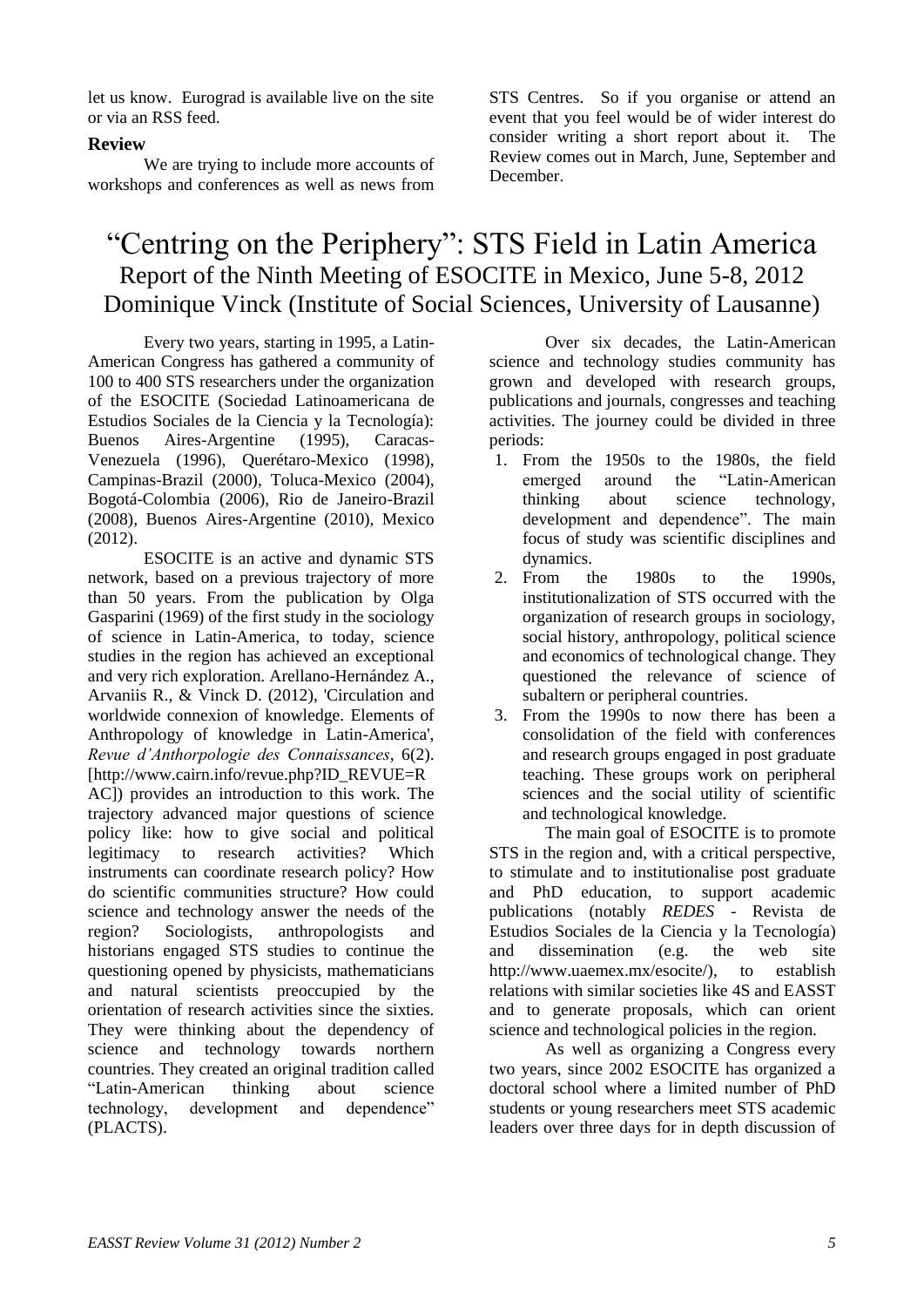their on-going research. This meeting takes place in the year when there is no Congress. The ESOCITE Congress, which just took place, was opened by a stimulating lecture by Hebe Vessuri on "Social knowledge in the globalizing era". Four plenary sessions provided the opportunity for general discussion on:

- Research institutions and education of human resources in STS.
- Approach and methods for STS.
- STS and science, technology and innovation policies.
- Innovation and social inclusion.

The 350 participants then presented and discussed their research work in workshop structured around six topics:

- Institutions, disciplines and Sc&T fields.
- Processes of production, use and collaboration in Sc&T.
- Technology, innovation, applications, risks and social problems.
- <span id="page-5-0"></span>- The role of Sc&T in the local and regional development.
- Politics of science, technology and innovation.
- Public participation, democratization and ethic implications.

The general ambience acted to overcome shortcomings in terms of fragmentation of the field and to reflexively think about the role and possibilities of Latin-American STS in a globalized world. The meeting was an opportunity to address the problematic issue of structuring, or not, the STS field. Very constructive presentations, from Antonio Arellano, went back to the 1400 presentations made during the previous ESOCITE Congresses (1995-2010), looking for the subjects, disciplines and geographical distribution of participants. Another interesting reflexive exercise was the analysis by Ivan da Costa of the Rio 2008 Congress, looking for the connections inside and outside cited authors. As a result of the meeting, participants agreed on the importance of pursuing the regional exchanges, of bridging separated sub-fields and re-opening the political debate around Sc&T.

# How do you Manage? Unravelling the Situated Practice of Environmental Management

## Report on a Workshop held at the Centre for Interdisciplinary Research (ZiF), Bielefeld University, 29 May to 2 June 2012

Collectively authored by The Environment, Management, Society Research Group

2012 is the year of 'Rio+20', the United Nations' Conference on Sustainable Development. Invoking 'humanity's' dependence upon, and responsibility for, 'biodiversity' and 'the biosphere', as well as for 'the climate' and 'the planet', has gained currency once again. Some – scholars, policy-makers and activists alike – are trying to push concepts for global environmental management by making them more compelling and more benign at the same time. Others continue to criticise sustainability talk as being part of the apparatus which brings forth continuing environmental destruction and its social consequences. Still others turn to transformative or sustainability practices imagined as local, which are sometimes posited against, and sometimes conceptualised as complimentary to, 'global management'.

In this 'intellectual climate' twenty-five scholars from across Europe, Colombia and the United States convened in late May for the five-

day workshop ['How do you manage? Unravelling](http://www.ems-research.org/environmental-management-practised)  [the situated practice of environmental](http://www.ems-research.org/environmental-management-practised)  [management'](http://www.ems-research.org/environmental-management-practised) at the [Center for Interdisciplinary](http://www.universitaet-bielefeld.de/ZIF/)  [Research](http://www.universitaet-bielefeld.de/ZIF/) (ZiF) in Bielefeld, Germany. Bringing together deeply empirical, often ethnographic work from science and technology studies, environmental anthropology, sociology, human geography, history, social psychology and law as well as by conservation and renewable energy practitioners, the workshop aimed to open up the black boxes of 'environment', 'management' and 'sustainability' simultaneously, which are often still taken for granted. As the workshop introduction by convenors Ingmar Lippert and Anup Sam Ninan (both STS scholars based in Germany) put it: attending closely to the entities assembled in situations-assumedly-undermanagement, promises to provide insights not only about the managers, but also the environments, the societal patterns of how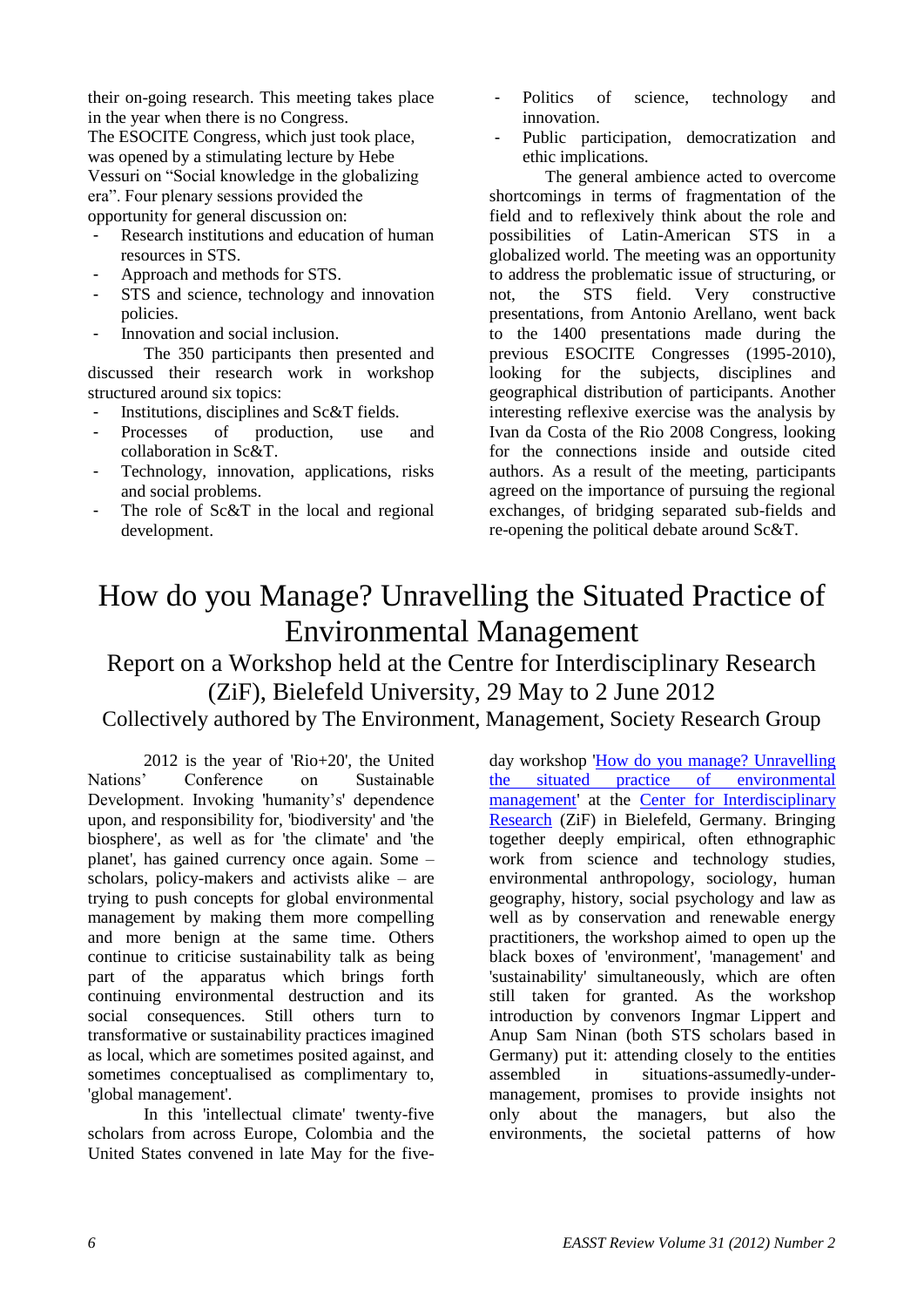naturecultures are shaped, and how these enactments are entangled.

Focusing on the everyday practices of environmental managers and other relevant actors, the workshop opened up discussions about the emergent and open-ended nature of activities associated with sustainable development, biodiversity conservation, climate change mitigation and other grand narratives. The manifold ways in which environmental management consists of improvisations, negotiations and (sometimes deliberate) misunderstandings, in the context of technomanagerial infrastructures, political-economic power relations, knowledge controversies and an active and often unruly 'environment' became evident.

The workshop was structured around three themes, each exploring in detail a particular aspect of the practice of environmental management. The theme 'Performance and imaginaries' brought together a keynote on practice, performance and play in environmental management, by philologist and historical geographer Kenneth Olwig, with presentations on ecologists in the Brazilian Amazon, the Forestry Service in Finnish Lapland, Scottish farmers and landowners, and a US militant activist. The second theme 'Managing objects, enacting assemblages' featured a keynote by historian and STS scholar Kristin Asdal on the making of nature objects in politics and administration, alongside papers on animals' agency in the definition of a disaster in Spain, the intricacies of recognising, defining and communicating a tsunami in Chile, knowledge controversies in a national park in the Colombian Amazon, and the challenges of scientific wildlife research in the French Alps. Finally, the theme 'Rationalities' opened with a keynote by anthropologist Lucy Suchman on the performative contingencies of rationales and rationalities, and continued with contributions on the making of bioenergy supply chains in Germany, the translations between global and local environmental discourses in flood risk management in Belgium, the enactment of construction law in Norway, and the wide networks enabling and inhibiting an audit procedure for German utility companies.

The workshop engaged with these contributions while critically reading Arthur Mol's recent incorporation of STS notions in an environmental sociology of networks of flows. In a conceptually generative way, participants related to Ingolfur Blühdorn's notion of 'simulating'

sustainability. For zooming into practices performing the management of an environment, the workshop used core readings by Donna Haraway and John Law.

Overall, four main points emerged from discussions at the workshop. Firstly, crucial to most contributions was attention to what participants came to call '*hegemonic environmental practices*' – the continually and laboriously re-enacted practices of imagining the environment, making environmental knowledge, and construing, as well as physically constructing, objects of management according to a dominant<br>(Western, modern) logic and reproducing (Western, modern) logic and reproducing dominant social and ecological relations. Crucially, taking on hegemonic environmental practices enables *critical* engagement without positing particular sets of practices as (un)sustainable or (non)transformative a priori, or even presupposing particular understandings of sustainability.

Secondly, the workshop showed the value of work which is at once deeply empirical *and* enters into substantial dialogue with contemporary social theory, without necessarily engaging in 'middle range' theorising. In particular, participants concluded that not only is there still much to be learned from scrutinising individual *cases*; but also it is inspiring to see how different theoretical notions and analytical devices highlight the characteristics of different *sites* – such as laboratories, offices, and parks – and bring to the fore the *siting*-work of actors – translations of issues from one site to another.

Thirdly, the workshop was particularly fruitful in facilitating shared conversations about theoretical notions and analytical devices across the various disciplinary affiliations. For example, it made for rewarding discussions to contrast and read through one another the different ways in which the notions of practice, performance and actor were mobilised in Olwig's keynote on the one hand, and by participants with an STS background on the other. Also, discussions of participants' contributions often probed the space generated by engaging simultaneously with the post-ethnomethodological notion of 'prescriptive devices' developed by Suchman, the Foucault and ANT inspired attention to 'ordinary political technologies' demanded by Asdal, and Tim Ingold's notion of 'textility' advanced in a core reading for the workshop.

Fourthly, engaging with hegemonic environmental practices in this way raises important ethical questions and demands attention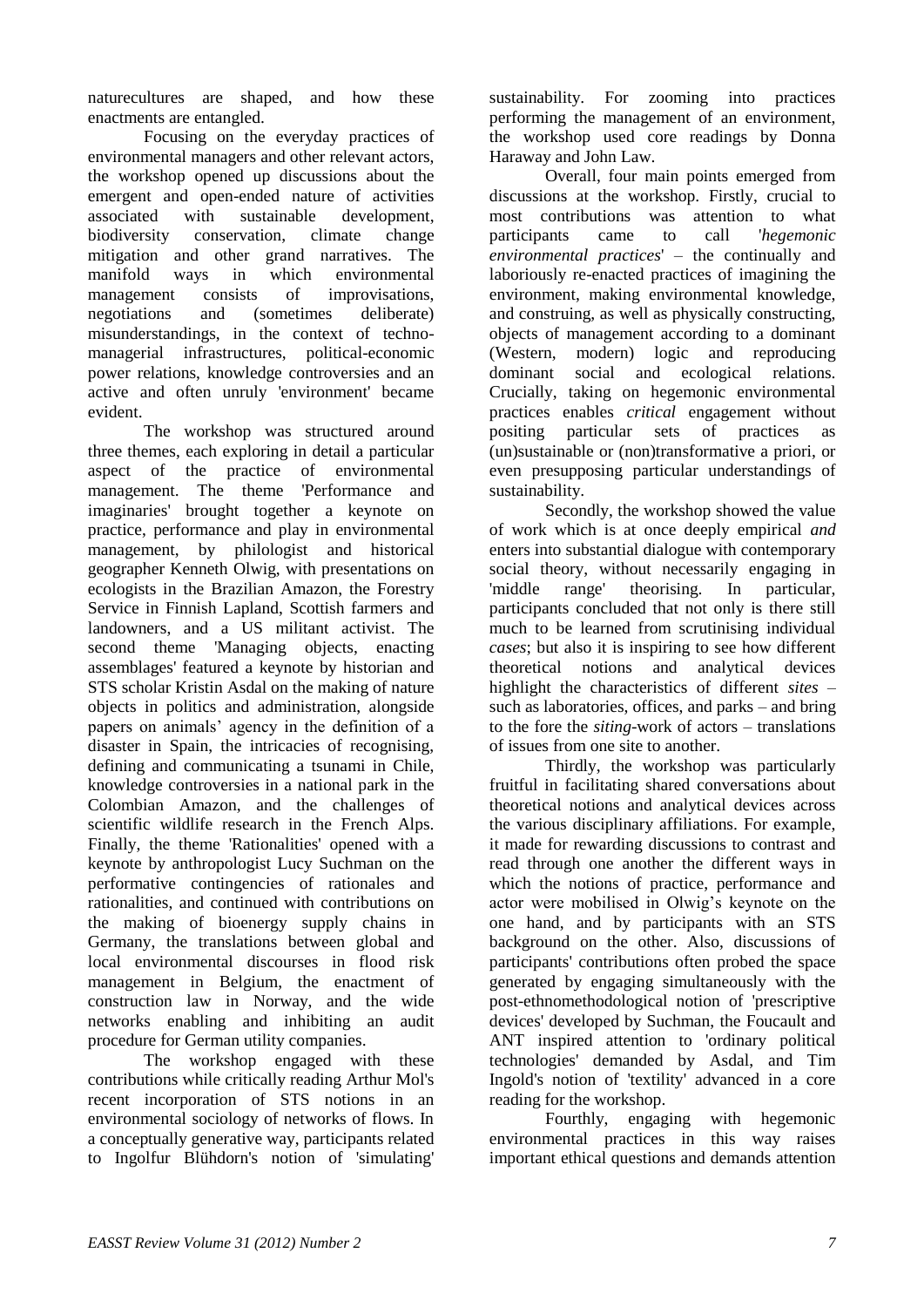to power relations as well as to questions of recognition and attribution of agency. The postcolonial question 'who is allowed to speak, and in which way?' as well as the feminist question 'how to form alliances when we are divided along multiple axes of oppression?' remain pertinent also in the context of environmental management. Studying environmental management as situated practice raises similar question also regarding 'non-human' entities and forces – from protected migratory birds to tsunamis. Empirical studies of environmental practices and recent theorising of 'the non-human' – from feminist scholarship on 'becoming-with' other forms of live to the currently emerging geophilosophy in (non-)human geography – can only gain from more intensive mutual engagement.

*This report was written by Niklas K. Hartmann [\(n.hartmann@lancaster.ac.uk\)](mailto:n.hartmann@lancaster.ac.uk), Franz M. Krause [\(fkrause@glos.ac.uk\)](mailto:fkrause@glos.ac.uk) with contributions by Ingmar Lippert [\(lippert@ems](mailto:lippert@ems-research.org)[research.org\)](mailto:lippert@ems-research.org). The workshop was collaboratively organised by them as well as group members Anup Sam Sinan and Hannah S. Strauss. Information on the Environment, Management, Society Research Group can be found at [www.ems-research.org](http://www.ems-research.org/) . The workshop was hosted by ZiF – Bielefeld University's Institute for Advanced Studies – with the kind support of Volkswagen Foundation. The introduction to the workshop can be accessed at <http://environmental-practices.ems-research.org/>*

## <span id="page-7-0"></span>New Centre for Design and Innovation for Sustainable Transitions at the new Aalborg University campus located in the South Harbour of Copenhagen

## Ulrik Jørgensen, incoming head of the new centre, previously of DTU Department of Management Engineering

The former section 'Innovation and Sustainability' and the 'Urban Management' group, both from the Department of Management Engineering at the Technical University of Denmark (DTU), have agreed with Aalborg University to move to Aalborg University's new campus located in Sydhavnen, Copenhagen. Together with researchers from Aalborg University (AAU) the groups will be engaged in the establishment of a new Centre of Design and Innovation for Sustainable Transitions (name still tentative). The research and teaching will focus on the sustainable design of products, services and socio-technical systems, sustainability transitions, sustainable consumption and production, and urban and regional development; based on common inspiration from science and technology studies. To support sustainable transitions new forms of economic governance and models are needed, as well as new forms of innovation policy that involve a broader range of societal actors. The necessary changes in governance and policy will also be the focus of the new centre.

The transfer of the two groups of researchers from DTU is a response to organizational restructuring and budget cuts which targeted the STS-approach developed there. The new management of the department decided to split the groups in spite of a recent successful research evaluation and considerable teaching achievements in the very successful engineering design education that was developed ten years ago. The controversy over the role of STS at the university has existed for a long time, despite it being developed with support from the former rector at DTU during the 1990s. The focus on, and contributions to, the field of STS was a deliberate response to a lack of relevance of more classic social science courses developed at DTU since the late 1970s. The deliberate goal of bringing in STS perspectives was to create more focus on technology in society and to contribute professionally relevant competences to the field of engineering. The groups have consequently been involved in the development of, for example, Engineering Studies and the introduction of STS approaches to Urban Studies.

The focus of the new strategy and organization of the department has been guided by the recent rector's attempts to re-invigorate a more technical and science centered (technocratic) focus in DTU's research and educational priorities. This has involved continued pressure at the department since the mid 2000s to prioritize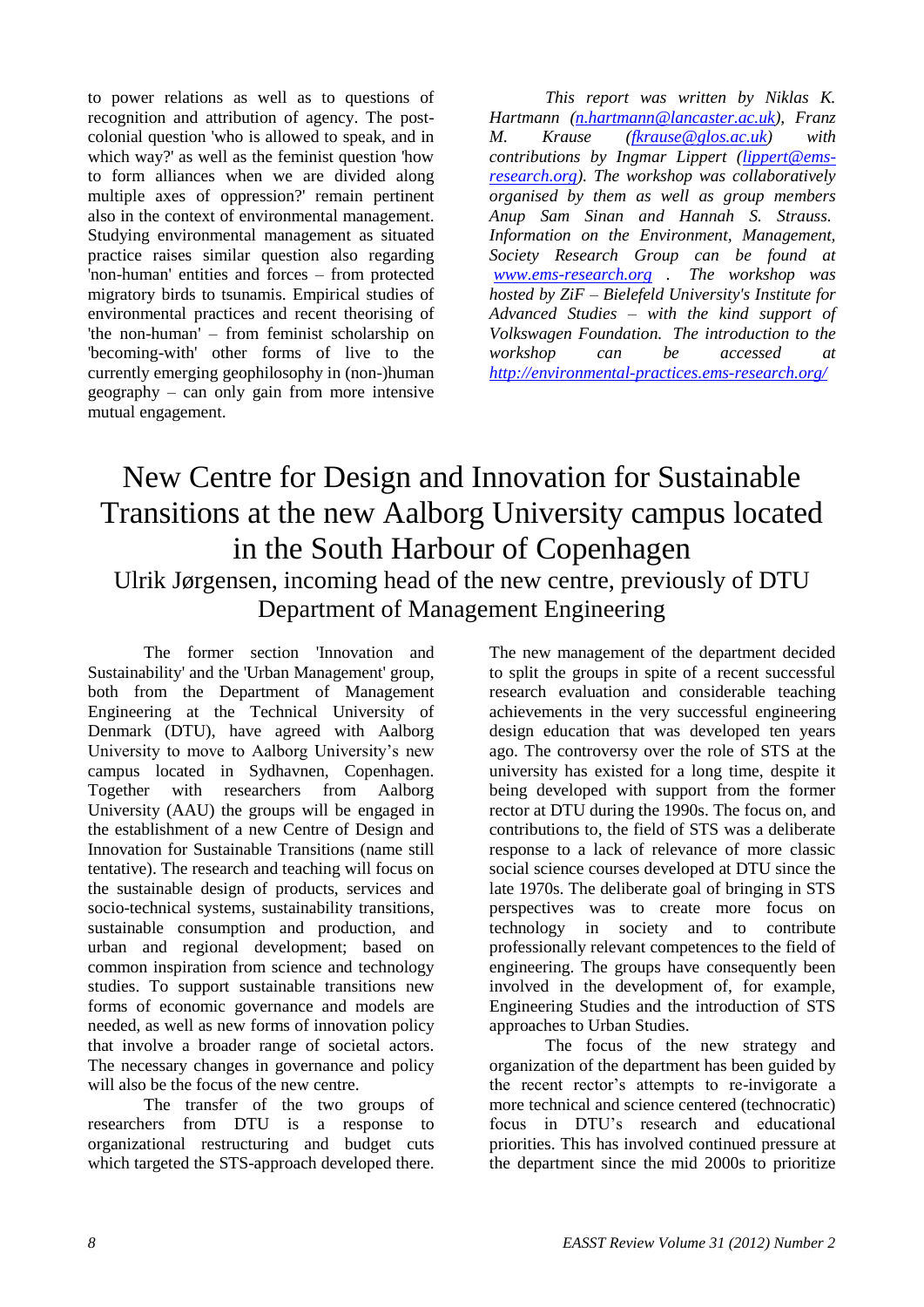quantitative methods and mathematical models over ethnographic and qualitative research approaches. The event which finally led the groups to consider alternative places to pursue their academic contributions was a newly appointed department management emphasizing a classic business school approach to technology

and engineering with emphasis on innovation management and marketing. This left little scope for further development of the groups' activities within the department.

The transfer involves about 30 people, including PhD students and post docs, and takes place  $1<sup>st</sup>$  of August 2012.

# <span id="page-8-0"></span>Conference/Event Announcements and Calls for Papers

The following announcements first appeared on the EASST-Eurograd email discussion list. To join eassteurograd and receive messages as they are posted follow the instructions at [http://easst.net/?page\\_id=55](http://easst.net/?page_id=55)

Messages are also included in EASST Review if they are still relevant at the time of publication.

It is also possible to view the EASST-Eurograd archive via the link above.

#### **Call for papers: 'Science versus Society? Social epistemology meets the philosophy of the humanities.'**

Special Issue of *Foundations of Science* <http://www.vub.ac.be/FOS/>

Guest Editors: Anton Froeyman, Laszlo Kosolosky and Jeroen Van Bouwel (Ghent University)

*Aim of the issue:*

The aim of this issue is to bring together two philosophical disciplines, i.e. social epistemology and philosophy of the humanities, that have been dealing with the same topic: the relation between science and its social context.

First, the relation between science and society is one of the focal points of the recently developed discipline of social epistemology. Social epistemology can be seen as a compromise between analytical philosophy of science (departing from a too idealist and individualistic view of scientific practice) and sociology of science (departing from a merely descriptive, constructivist view). Social epistemology regards the social and cultural aspects of science as essential, while still holding on to notions such as scientific rationality and objectivity, be it in more social versions than traditional philosophy of science.

On the other hand, philosophers of the humanities and social sciences (philosophers of history, anthropology, political sciences, sociology, psychology/psychotherapy, postcolonial studies, gender studies… ), have been thinking about the relation between society and the disciplines they study in comparable terms. Ever since the days of Max Weber and the Neo-Kantians, there has been a continuous discussion about the role of the social and historical context of the humanities. Contrary to mainstream philosophy of science, the social context of the humanities has never been out of focus. Philosophers of history for example have always pondered about the role of history in the construction of national or post-national identities, and theorists of anthropology have wondered about whether or not anthropology carries an imperialistic subtext. Entire new disciplines such as post-colonial and gender studies have arisen as a consequence of changing social circumstances and have prompted many discussions about the role of social and political context in other disciplines.

Bringing these two groups of scholars together has obvious advantages for both parties. Social epistemology, on the one hand, may benefit from a surplus of tradition and experience in the philosophy of the humanities and may learn to know a whole new array of case-studies. Philosophers of the humanities, on the other hand, might learn to know a way of doing general philosophy of science that is more receptive to the issues they are concerned with.

We invite both social epistemologists and philosophers of the humanities (such as theorists of history, anthropology, psychology/ psychotherapy, gender studies, post-colonial studies, political sciences,…) to submit papers on the relation between scientific (understood in the broad sense as Wissenschaft) disciplines and society. Purely theoretical papers are welcome, but reference to case-studies is especially appreciated. Continental and analytic theoretical frameworks will be treated with equal consideration.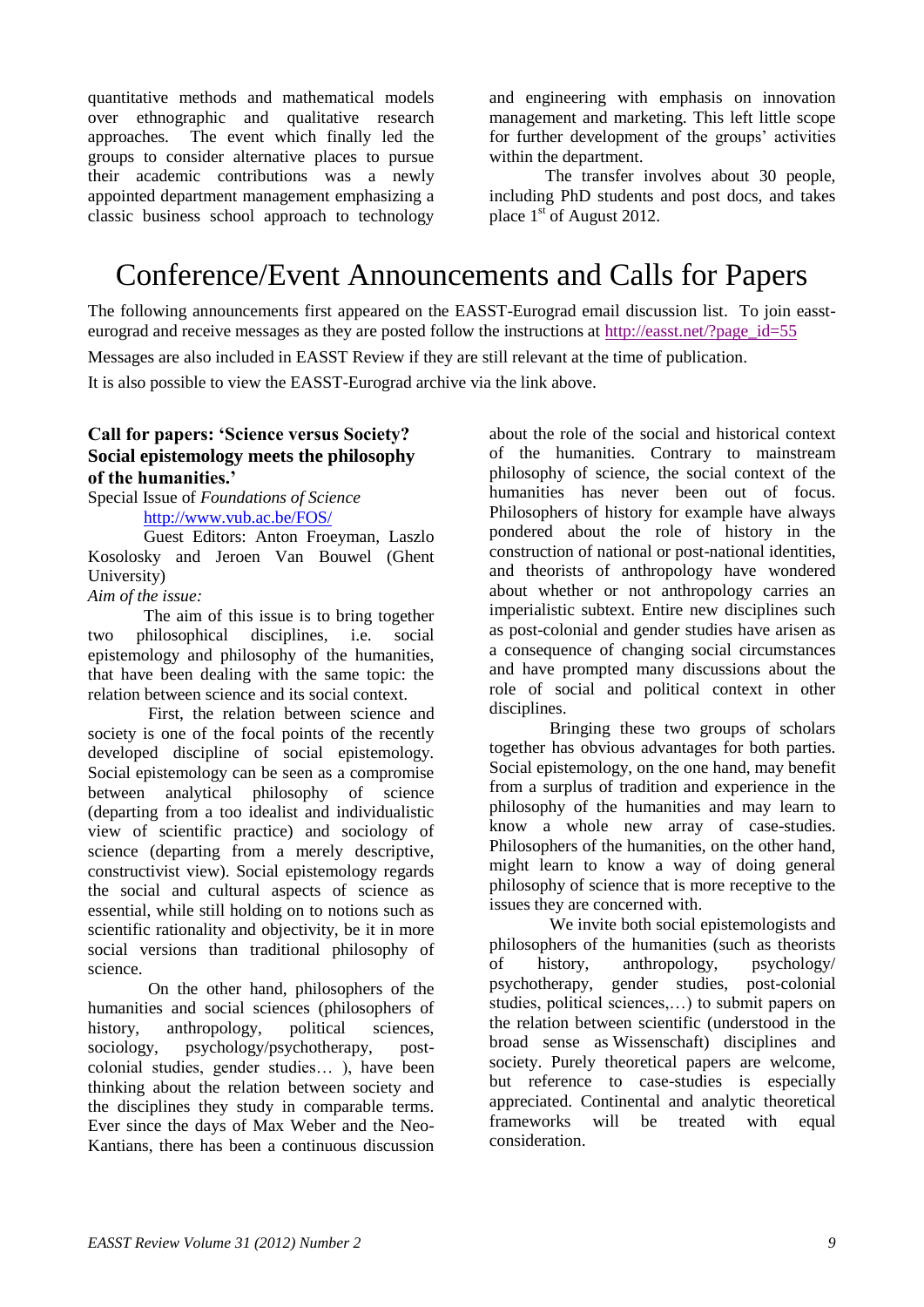#### *Possible questions and topics for discussion include, but are not limited to:*

- Impact of shifting from an individual to a social level of analysis on issues such as pursuit worthiness of theories, scientific integrity, values, engagement, objectivity, consensus, disagreement, propositional attitudes and expertise.
- Democratize science and/or scienticize democracy: why and how to deal with democratic influences on science, and vice versa.
- Political consequences of scientific theories: liberation, recognition, or imperialism?
- Governmental involvement in and funding of scientific research
- Scientific justification or legitimation of a political system, or scientific justification and legitimation of opposition or revolution; how do certain scientific research programs consolidate certain political systems?
- Uncertainty or dissensus in science versus public demand for unanimity or consensus.
- The public role of the scientist: public participation and influence on policy making
- Society and its "others": the role of history, anthropology, psychology, psychotherapy, gender studies,… in assessing, liberating or repressing the others of a community.

#### *Submission details:*

The deadline for receipt of submissions is **31 October 2012**, after which the papers will be subjected to external peer review. This special issue of Foundations of Science will appear in print as one of the issues of 2013. Articles will appear online first within a few weeks after acceptance.

Papers should preferably not exceed 8000 words. If so, please keep in mind that length should be in good equilibrium with content, in order for quality and readability to be maintained.

Authors should submit manuscripts electronically, prepared as a PDF or Word document or rtf attachment, and emailed to [Laszlo.kosolosky@ugent.be](mailto:Laszlo.kosolosky@ugent.be) with the heading 'CFP: Science versus Society'. In their email message, authors should include their full name, affiliation and address for email correspondence.

Further enquiries can be addressed to Laszlo Kosolosky [\(laszlo.kosolosky@ugent.be\)](mailto:laszlo.kosolosky@ugent.be), Anton Froeyman ([anton.froeyman@ugent.be](mailto:anton.froeyman@ugent.be)) or Jeroen Van Bouwel [\(jeroen.vanbouwel@ugent.be\)](mailto:jeroen.vanbouwel@ugent.be). If in doubt whether their work fits our description, authors are cordially invited to send in a short abstract.

#### **CfP "Beyond human-centered automation"**

Call for Papers for a special issue of the journal Ergonomics [\(www.tandfonline.com/toc/terg20/current\)](http://www.tandfonline.com/toc/terg20/current)

"Beyond human-centered automation – Concepts for human-machine interaction in multilayered networks", which shall be published in summer/fall 2013.

We are looking for papers that address issues such as:

- \* How do operators (re-)define their role within automated systems?
- \* To what extent has control been delegated to smart systems?
- \* Who is and who should be accountable in the case of system failure?
- \* How does governance in different types of systems evolve?
- \* How can research into automation become more prospective?
- \* What are the impacts of principles like adaptive automation and "smart governance" for risk analysis and risk management?

Submission deadline for papers is 30 September 2012.

Please don't hesitate to ask for more information.

On behalf of the co-editors, Gudela Grote (ETH Zurich) and Neville Stanton (Southampton University), Johannes Weyer

#### **Valuation Studies: New open access journal looking for contributions**

A new exciting open access journal called Valuation Studies. The journal is now seeking contributions to its first set of issues (planned for 2013).

Valuation Studies is committed to foster valuable conversations in the new transdisciplinary and emerging field committed to the study of valuation as a social practice. The journal encourages contributors to focus on the pragmatic aspects of valuation activities wherever they take place and to foster dialogue between different approaches working on this broad topic. Apart from traditional journal articles, the journal welcomes short opinion pieces or research notes,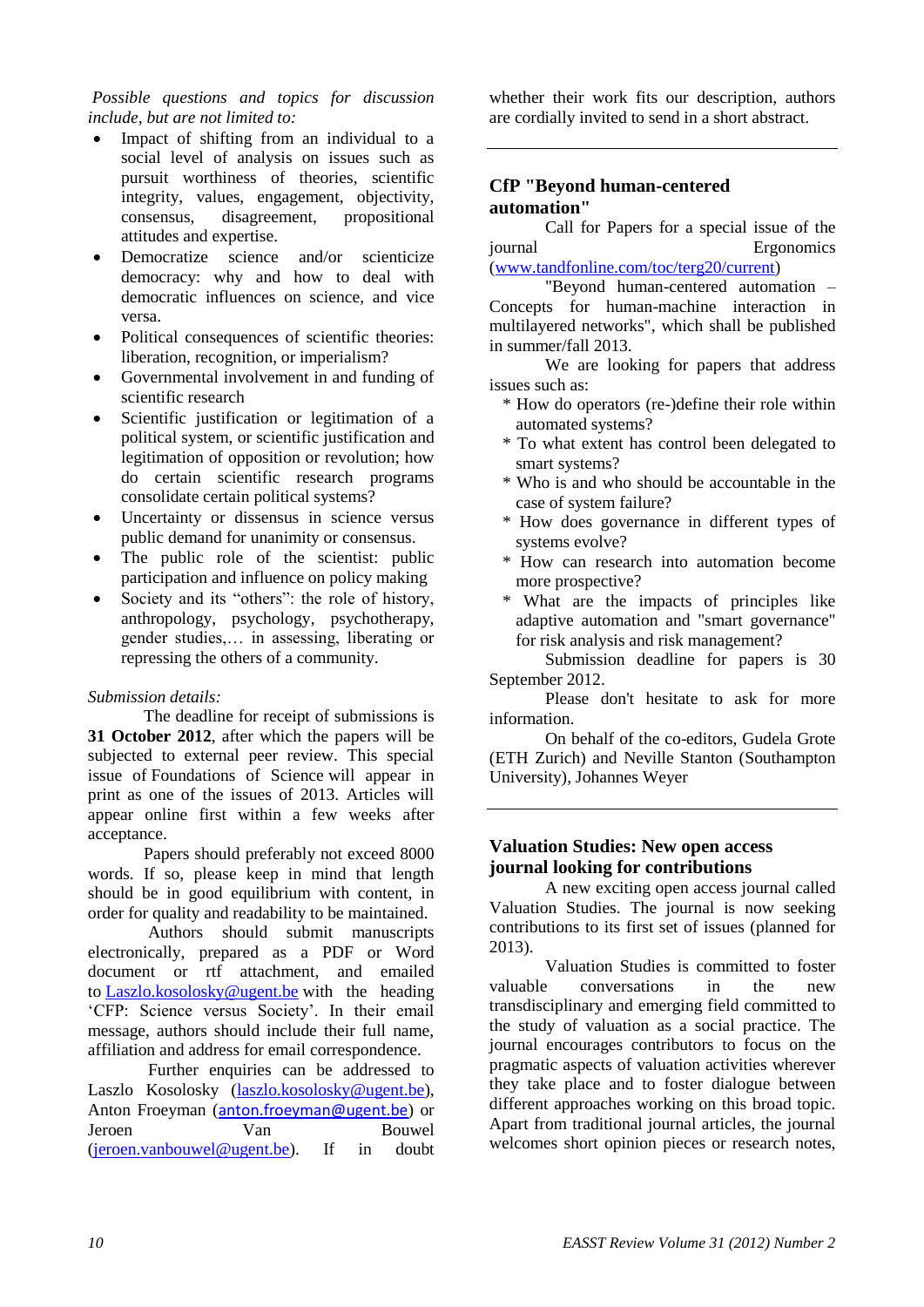interviews, staged debates, or indeed longer than normal journal articles.

More information and the call for papers is available here:

<http://valuationstudies.liu.se/>

Twitter: @Val\_Studies Claes-Fredrik Helgesson, Professor Linköping University Department of Thematic Studies - Technology and Social Change

#### **CFP- "Ding, ding, ting: Objects as cultural mediators. German, Dutch and Nordic language areas"**

Paris-Sorbonne organizes an international congress in Paris 11th-13th april 2013 : "Ding, ding, ting: Objects as cultural mediators. German, Dutch and Nordic language areas"

The congress is open to many kind of studies and the subject may therefore interest those of you who are interested in history and other social sciences.

More informations on this website [http://colloque.objetsmediateurs.over-](http://colloque.objetsmediateurs.over-blog.com/article-call-for-papers-101444435.html)

[blog.com/article-call-for-papers-101444435.html.](http://colloque.objetsmediateurs.over-blog.com/article-call-for-papers-101444435.html) **Deadline 30th June**

#### **Call for Papers: From Utopian Teleologies to Sporadic Historiographies: "Interfaces" of Art and Cybernetics at the 39th Annual AAH Conference**

**Deadline 12 November 2012)**

Maia Toteva, [mtt235@gmail.com](mailto:mtt235@gmail.com) Jennifer Way, [jway@unt.edu](mailto:jway@unt.edu)

It has been more than six decades since cybernetics was introduced to the Englishspeaking world by Norbert Wiener, Claude Shannon, and Warren Weaver. Stimulated by the information explosion in the 195Os, it grew as an international phenomenon that challenged disciplinary boundaries and preconceptions. Cybernetic models of "self-reproducing automata" brought about an enhanced understanding of informational and communication systems, engendered artificial intelligence and machinebiological interfaces (cyborgs), and impacted game theory. In the West, cybernetics had a lasting effect on art and popular culture from interactive art, performance, and computer art, to telematic art and American Idol. The "new science," however, received a different reception

in USSR. After its initial hostility, the Soviet government endorsed cybernetics as a panacea ensuring the rational control of a failing centralized economy. The interdisciplinary umbrella of Soviet cybernetics protected underground art—from kinetic constructions and installations, to conceptual art and performance.

The session redresses a lack of attention to cybernetics globally. It invites presenters in the visual arts and from non-art disciplines to reconsider or generate new knowledge about generations and geographies of art and cybernetics, including practices that create, distribute, and theorize art forms, concepts, and histories. Papers may explore cybernetic phenomena in artistic environments; examine artistic play on logic and reason; consider how art or non-art agents treat cybernetics as a social and cultural paradigm, or question how cybernetics is presented in historiographies of recent art and what interfaces of cybernetics and art bode for intra- and inter-disciplinary research and practice.

#### **39th Annual AAH Conference & Bookfair University of Reading, Reading 11 - 13 April 2013**

AAH2013 will represent the interests of an expansive art-historical community by covering all branches of its discipline/s and the range of its visual cultures. Academic sessions will reflect a broad chronological range, as well as a wide geographical one. We will address topics of methodological, historiographical, and interdisciplinary interest as well as ones that open up debates about the future of the discipline/s.

AAH2013 will take place over three days at the historic University of Reading, Berkshire. Follow the links below for more information about this forthcoming event.

#### [http://www.aah.org.uk/annual-conference/2013](http://www.aah.org.uk/annual-conference/2013-conference) [conference](http://www.aah.org.uk/annual-conference/2013-conference)

Academic sessions are timetabled in blocks of 1 hour 20 minutes, allowing for 2 papers of 30 minutes each, with 5 minutes for setup/session hopping and 5 minutes questions per paper.

#### **PROPOSALS FOR PAPERS TO SESSION CHAIRS**

Due 12 November 2012

Proposals for participation in sessions should be sent directly to the appropriate session chair(s). If a session is co-chaired, a copy should be sent to each chair, unless otherwise indicated. Every proposal should include the following items: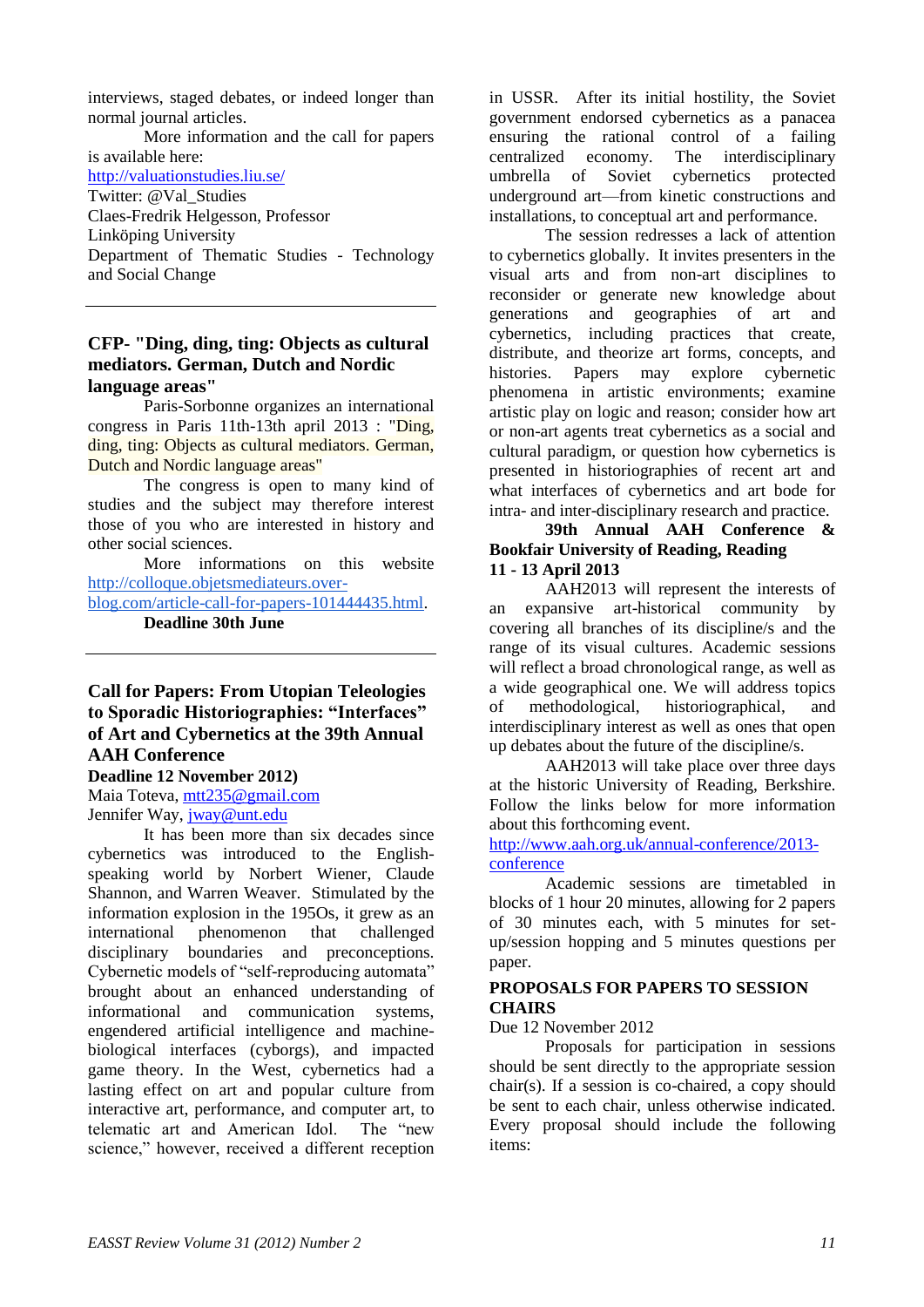- 1. Preliminary abstract of one to two doublespaced, typed pages.
- 2. Letter explaining speaker's interest and expertise in the topic.
- 3. CV with home and office mailing addresses, email address, and phone and fax numbers. Include summer address and telephone number, if applicable.
- 4. Documentation of work when appropriate, especially for sessions in which artists might discuss their own work.

#### **GENERAL GUIDELINES FOR SPEAKERS**

- 1. Session chairs must be informed if one or more proposals are being submitted to other sessions for consideration.
- 2. Acceptance in a session implies a commitment to attend that session and participate in person.

CHAIRS DETERMINE THE SPEAKERS FOR THEIR SESSIONS AND REPLY TO ALL APPLICANTS BY 20 November 2012

#### **ABSTRACTS OF PAPERS TO SESSION CHAIRS**

Due December 3, 2012

A final abstract must be prepared by each speaker and submitted to the session chair for publication in the Conference Program by December 3 at the very latest. Detailed specifications for preparation of abstracts are sent to all speakers. Submissions to Abstracts 2012 are determined by the session chair(s). The word limit is a maximum of 250 words

#### **Call for Papers for Philosophy & Technology's special issue on Philosophy of Computer Games**

GUEST EDITORS

Patrick Coppock, Olli Leino, Anita Leirfall

#### **INTRODUCTION**

Over the last decade, computer games have received growing attention from academic fields as diverse as engineering, literary studies, sociology and learning studies. The international *gamephilosophy initiative* ([http://www.gamephilosophy.org](http://www.gamephilosophy.org/)) aims to broaden the scope of this effort by facilitating discussion of philosophical issues emergent on our growing engagement with computer games. In doing so, we want to contribute to our own understandings of this phenomenon and to the establishment of a new philosophical focus area: the *philosophy of* 

*computer games*, capable of taking its place alongside analogous areas such as the philosophy of film and the philosophy of literature. The initiative is the result of a seminar held in 2005, after *Filosofisk Prosjektsenter*, Oslo and the *Department of Philosophy, Classics, History of Art and Ideas* at the University of Oslo, contacted *Center for Computer Games Research* at the IT-University of Copenhagen about organizing a workshop on philosophical problems linked to games research. Since then, an expanding group of partners have been involved in the effort.

The network is informally organized, with an Interim Steering Group: Olav Asheim (Oslo), Patrick Coppock (Reggio Emilia), Stephan Günzel (Potsdam), Gordon Calleja (Copenhagen), Olli Leino (Hong Kong), Anita Leirfall (Bergen) and John Richard Sageng (Oslo). The effort is interdisciplinary and our conferences serve as a fertile meeting place for philosophers and scholars in game studies, and many other academic fields.

#### **CALL**

Following the *Sixth International Conference on the Philosophy of Computer Games* in Madrid, Spain from 29<sup>th</sup> to 31<sup>st</sup> January 2012 (<http://2012.gamephilosophy.org/>), organized by *ArsGames* (<http://www.arsgames.net/>), a special issue of Springer's *Philosophy & Technology* journal (<http://www.springer.com/13347>) is now being planned. It will contain a selection of recently revised, peer reviewed articles from the Philosophy of Computer Games international conference series. Previous conferences in the series have been held in Copenhagen, Reggio Emilia, Potsdam, Oslo & Athens.

- Authors who have presented a paper at a Philosophy of Computer Games conference are invited to submit an original, recently revised, version of their paper.
- Other interested authors are invited to submit original papers related to the topics mentioned below.
- • All submissions will be double-blind, peer reviewed according to usual standards.
- • Papers submitted for this Call must not have been published previously in academic journals or article collections, including proceedings of the 2008 and 2009 Philosophy of Computer Games conferences online or in print with ISSN/ISBN codes. However, submissions may be new elaborations of ideas previously developed in such publications, as long as they represent *new, original papers*.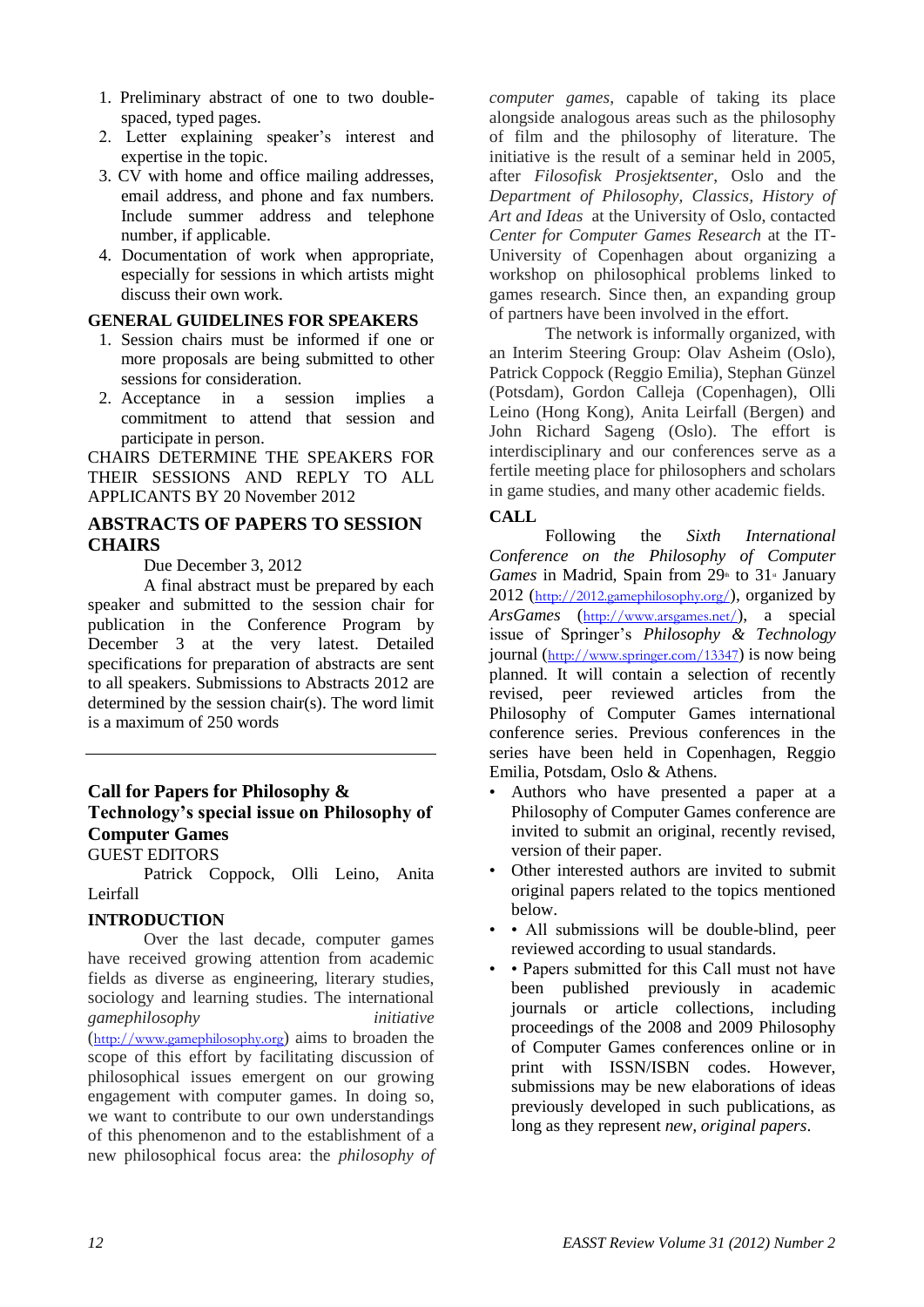#### **TOPICS**

Computer games and conceptions of reality; ontological status of game objects and events; computer game entities, metaphysical issues; epistemological foundations of game studies; player identity, perceptual experience; ethical and political issues in game design and consumption; experiential, interactional, cognitive dimensions of gameplay; ethical responsibilities of game-makers; ethical norms in gaming contexts; the "magic circle" of games and actions/interactions transcending it; fictionality and interaction; defining computer games; playeravatar identity; player identity and conceptions of self; identity and immersion; imagination and interpretation; world, space and experience; technology, process, experience; time experience in gameplay; embodiment, emotion and player experience; aesthetics, ethics and player experience, "gamification".

#### **TIMETABLE**

September 15th 2012: Deadline papers submissions

December 15th 2012: Deadline reviews papers February 15th 2013: Deadline revised papers Summer 2013: Publication of the special issue

#### **SUBMISSION DETAILS**

To submit a paper for this special issue, authors should go to the journal's Editorial Manager (EM)

#### <http://www.editorialmanager.com/phte/>

The author (or a corresponding author for each submission in case of co-authored papers) must register with EM.

Authors must select article type: "SI on PCG" from the pull-down list during the submission process. This is necessary for assignment of submissions to Guest Editors.

Submissions will be assessed according to the following procedure:

New Submissions > Journal Editorial Office > Guest Editors > Reviewers > Reviewers' recommendations > Guest Editors' recommendations > Editor-in-Chief's final decision > Author Notification of Decision.

The process will be reiterated in case of requests for revisions.

For any further information please contact:

Patrick Coppock [patrick.coppock@unimore.it](mailto:patrick.coppock@unimore.it) Anita Leirfall [anita.leirfall@umb.no](mailto:anita.leirfall@umb.no) Olli Leino [otleino@cityu.edu.hk](mailto:otleino@cityu.edu.hk)

#### **Call for Papers: Beyond Boundaries: Interstices in Medical Anthropology**

**15th Anniversary Conference of the Work Group Medical Anthropology of the German Anthropological Association e.V.**

University of Vienna, 29 November - 1 December 2012

The present conference – in the interstice between the  $10^{th}$  and  $20^{th}$  year of the Work Group Medical Anthropology – aims at studying inbetween spaces within and beyond medical domains and phenomena. Medical Anthropology, more often than not, has focused on categorizations and boundaries within medicine and health, and sometimes on intersections, but has devoted far less attention on interstices – whether in relation to knowledge regimes, social groupings, healing practices/techniques networks of objects.

Moving beyond binary reasoning and bounded objects, we invite discussions about what happens and who/what lives in the cracks, interstices and gaps in the structure of medical traditions. To this end, we encourage papers that explore subject matters that fall between, rather than within, familiar boundaries, such as the medical body's appropriation in politics of (national) identity, or the fabrication of new life forms through the development and clinical implementation of new biomedical technologies. We suggest approaching interstices not as empty gaps between regions full of structure, activity and meaning, but rather as clearings that may generate new knowledge, practices as well as discourses.

The conference welcomes proposals for papers that address, but are not necessarily limited to, aspects of interstitial spaces in Medical Anthropology, including:

- Interstices between different currents of thought (e.g. conceptual and activity-related interstices used for legitimation and truth claims of medicines; medical traditions and their inbetween spaces; interstices within and between both defining and changing diagnostic notions in psychiatry; interstitial space of academic borderlands)

- Globalization and in-between space/Third Space/trans-x space/interstitial space (e.g. interstices between the local, the regional, the national and the global)

- Contact zones/middle grounds in medicotechnical research and clinical practice (e.g. strategies and tactics for appropriating interstices between domains)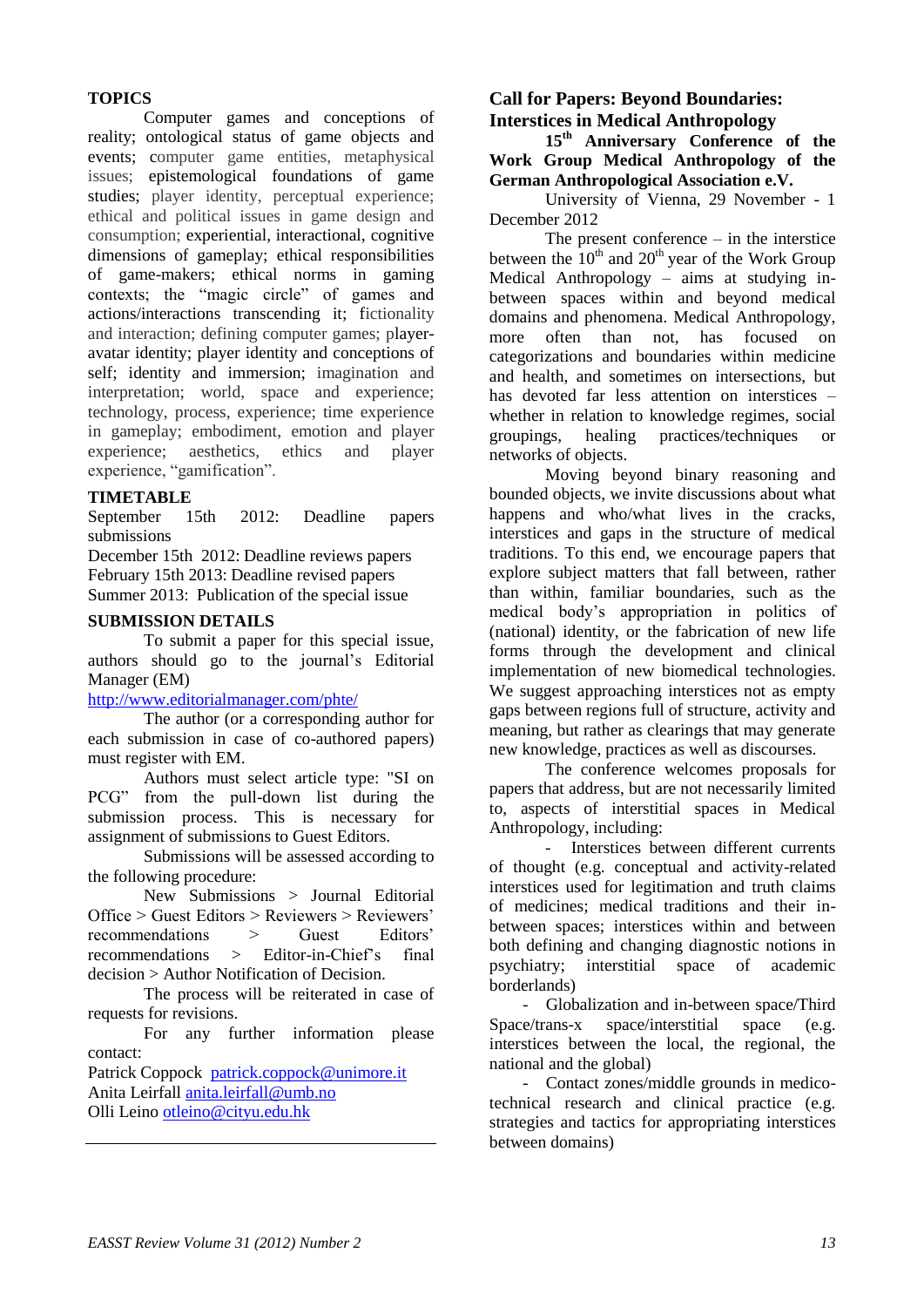- Interstices in the production of medicine, body and nation

Bodies at the interstices of medicine, culture, religion, politics, law, art etc.

The emergence of new social forms within interstitial spaces (including rites of passage and initiation)

Moral interstices in medical ethics and policy making

- The use of interstices for the reflection on methodological procedures and field experiences

We welcome innovative, exciting, and unexpected takes on the above themes. Papers contributing to one of the panels outlined below are especially welcome. All interested in contributing to this conference are invited to send a proposal (300 words maximum) including a brief description of the project, key words, contact data and short biographical information via e-mail to Bernhard Hadolt [\(bernhard.hadolt@univie.ac.at\)](mailto:bernhard.hadolt@univie.ac.at) and Thamar Klein [\(klein@dr-thamar-klein.com\)](mailto:klein@dr-thamar-klein.com).

#### **Deadlines**

- Submissions due: 15 July 2012
- <span id="page-13-0"></span>• Notification: 1 August 2012

On behalf of the Work Group Medical Anthropology, Bernhard Hadolt and Thamar Klein.

#### **Conference on Technology Assessment in March 2013**

You are cordially invited to submit abstracts to a call for papers for a conference to be held next March (13 to 15) in Prag by the EUfunded PACITA project (Parliaments and Civil Society in Technology Assessment).

The call can be found at: [http://www.itas.kit.edu/downloads/news/news\\_20](http://www.itas.kit.edu/downloads/news/news_20120424_cfp.pdf) [120424\\_cfp.pdf](http://www.itas.kit.edu/downloads/news/news_20120424_cfp.pdf)

Information on the PACITA project is available at:

[http://www.itas.kit.edu/english/wuw\\_current\\_hen](http://www.itas.kit.edu/english/wuw_current_henn11_pacita.php) [n11\\_pacita.php](http://www.itas.kit.edu/english/wuw_current_henn11_pacita.php)

Deadline July 16<sup>th</sup> 2012 Michael Rader

Karlsruhe Institute of Technology (KIT)

Institute for Technology Assessment and Systems Analysis (ITAS)

## Opportunities Available

#### **Lecturer in Information (Above the Bar) University College Dublin - UCD School of Information and Library Studies**

UCD College of Human Sciences UCD School of Information and Library Studies

Lecturer in Information (Above the Bar) 5-year fixed-term appointment

*Ref: 005197*

Applicants are invited for a fixed-term 5 year appointment as Lecturer in Information, UCD School of Information and Library Studies.

The appointee will contribute significantly to the quality expansion of research in one or more of the following areas: health information, metadata & classification, information systems design and evaluation, social computing, user experience design, information design, digital youth, management in information organizations, digital libraries, information architecture, data science and/or related topics regarding the interplay of people, information, technology and social structures. Furthermore, in addition to research, s/he will also be required to participate effectively in the School's educational programmes.

Applicants should note it is anticipated interviews for this post will be held in September 2012, with a view to an appointee commencing in January 2013.

**2010 Lecturer Scale (above the bar):** €50,807 - €81,452 per annum

**2011 Lecturer Scale (above the bar):** €45,728 - €73,307 per annum\*

\* Subject to all new entrants to public sector as of 01 January 2011

Appointment will be made on the minimum of the scale and in accordance with the Department of Finance guidelines.

Further details including a complete Job Description and guidelines on how to apply on line for this appointment are available at: [www.ucd.ie/hr/jobvacancies/](http://www.ucd.ie/hr/jobvacancies/)

**Closing date:** 23.30hrs on Monday 16th July 2012

**Applications must be submitted by the closing date and time specified.** Any applications which are still in progress at the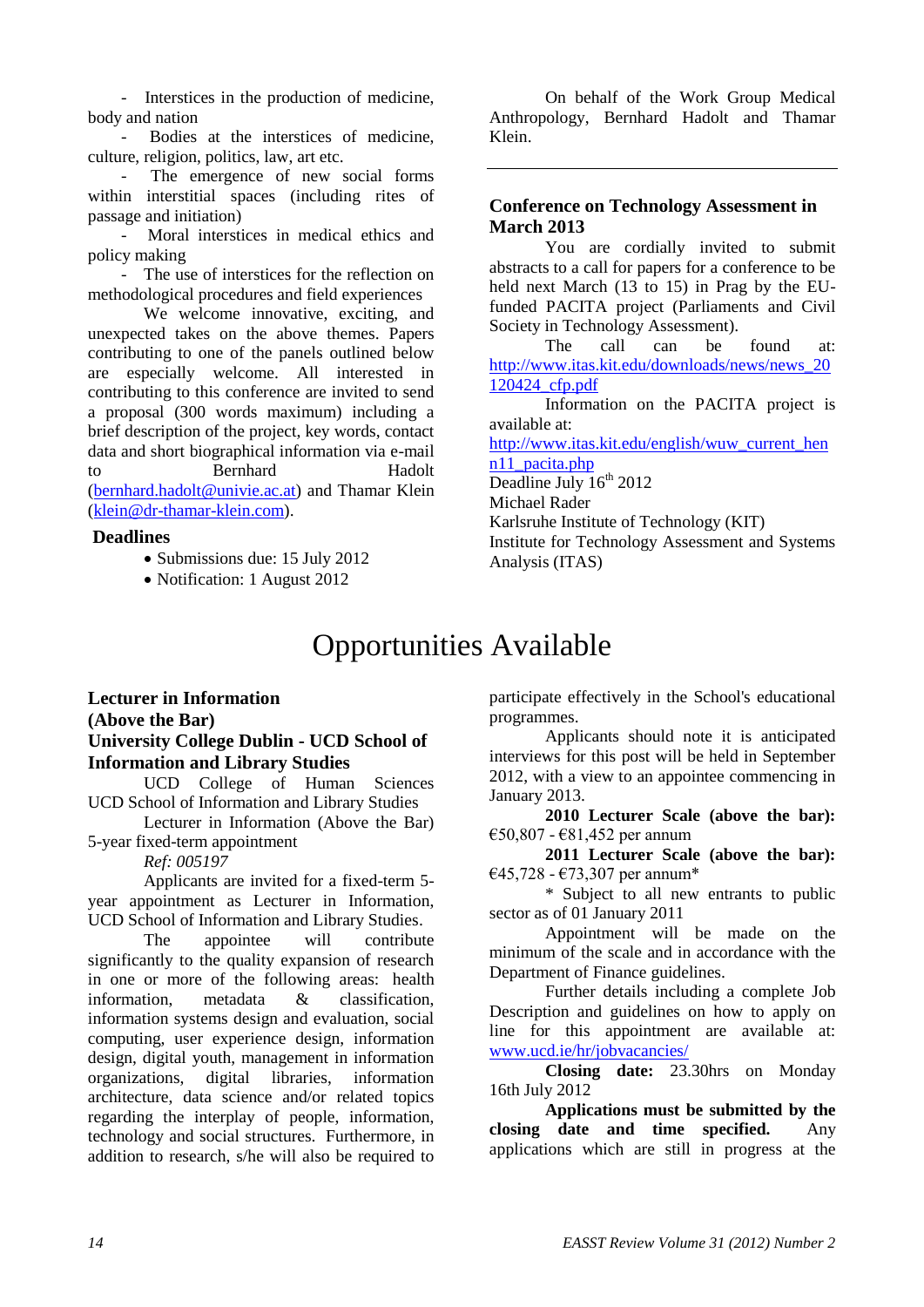closing time of 11:30pm on the specified closing date will be cancelled automatically by the system. UCD are unable to accept late applications.

[http://www.jobs.ac.uk/job/AEM839/lecturer-in](http://www.jobs.ac.uk/job/AEM839/lecturer-in-information/)[information/](http://www.jobs.ac.uk/job/AEM839/lecturer-in-information/)

#### **Professor of Sociology, University of Exeter - College of Social Sciences and International Studies (R11281)**

The Department of Sociology & Philosophy of the University of Exeter is looking to appoint a Professor of Sociology. The Department is a vibrant interdisciplinary unit which was ranked 8th nationally on the recent RAE. It specialises in studies of culture, consciousness, mind, ethics, the arts, science and technology, religion and war; and is part of the expanding College of Social Sciences and International Studies that also contains departments of politics, education, law and Arab and Islamic studies. The Department offers an expanding range of undergraduate programmes, including in Sociology, Anthropology, and Flexible Combined Honours degrees.

We are looking for a leading international figure with the ability to undertake world-class research. Applicants will be innovative researchers with a strong track record of funding and international quality publications. Applicants are encouraged to contact the Dean of the College, Prof Robert Van de Noort (tel: 01392-724461, email: [R.Van-De-Noort@exeter.ac.uk\)](mailto:R.Van-De-Noort@exeter.ac.uk) to discuss the posts further. Informal enquiries can be made to Prof Brian Rappert (tel: 01392 723353, email: [B.Rappert@ex.ac.uk\)](mailto:B.Rappert@ex.ac.uk). You may also wish to consult our web site at: http://socialsciences.exeter.ac.uk/ for further details of the College. We are offering a starting salary of not less than of £65,000 per annum, although a higher salary may be available to an exceptional candidate.

To view further details and apply online please follow this link

[https://jobs.exeter.ac.uk/hrpr\\_webrecruitment/wrd](https://jobs.exeter.ac.uk/hrpr_webrecruitment/wrd/run/ETREC107GF.open?VACANCY_ID=6779905zl8&WVID=3817591jNg&LANG=USA) [/run/ETREC107GF.open?VACANCY\\_ID=67799](https://jobs.exeter.ac.uk/hrpr_webrecruitment/wrd/run/ETREC107GF.open?VACANCY_ID=6779905zl8&WVID=3817591jNg&LANG=USA) [05zl8&WVID=3817591jNg&LANG=USA](https://jobs.exeter.ac.uk/hrpr_webrecruitment/wrd/run/ETREC107GF.open?VACANCY_ID=6779905zl8&WVID=3817591jNg&LANG=USA)

The closing date for completed applications is midnight **on Thursday 19th July 2012.**

The University of Exeter is an equal opportunity employer which is 'Positive About Disabled People': if you have a disability, you should mention this in your application. Whilst all applicants will be judged on merit alone, we particularly welcome applications from groups currently underrepresented in the workforce.

#### **Lectureship in Science, Technology and Innovation Studies at The University of Edinburgh**

We seek to appoint an outstanding researcher and teacher to a full time 24 month post in the Science, Technology and Innovation Studies Subject Group of the School of Social and Political Science, available from 1st September 2012.

#### **The closing date is 10th July 2012 (Vacancy Reference no. 3015850)**

Applications are invited from candidates with a background in the social scientific analysis of science, technology and innovation. The person appointed will be expected to engage actively in research, teaching, and administration, and to play a full part in the collegial life of the subject area and the School.

It is essential that the successful candidate present a research profile, in both experience to date and in future potential, which is at the forefront of Science, Technology and Innovation Studies (STIS) and will contribute to achieving the highest possible REF grade. The successful candidate will demonstrate experience, achievement and outstanding potential reflected in a growing personal teaching and supervisory portfolio. S/he will be expected to contribute to existing and newly developed taught offerings within the subject group, and in collaboration with other units. The candidate will contribute particularly to the development and delivery of our research programmes and teaching, including key contributions to undergraduate courses in Science and Society.

Salary Scale: £37,012 - £44,166

For further particulars and information about the on-line application process, go to [http://www.jobs.ed.ac.uk/vacancies/index.cfm?fus](http://www.jobs.ed.ac.uk/vacancies/index.cfm?fuseaction=vacancies.detail&vacancy_ref=3015850) [eaction=vacancies.detail&vacancy\\_ref=3015850](http://www.jobs.ed.ac.uk/vacancies/index.cfm?fuseaction=vacancies.detail&vacancy_ref=3015850)

Informal enquiries up to 30th June 2012 to Professor Robin Williams R. Williams @ed.ac.uk After this you may direct enquiries to Dr Steve Sturdy [<s.sturdy@ed.ac.uk>](mailto:s.sturdy@ed.ac.uk) the incoming Head of Subject.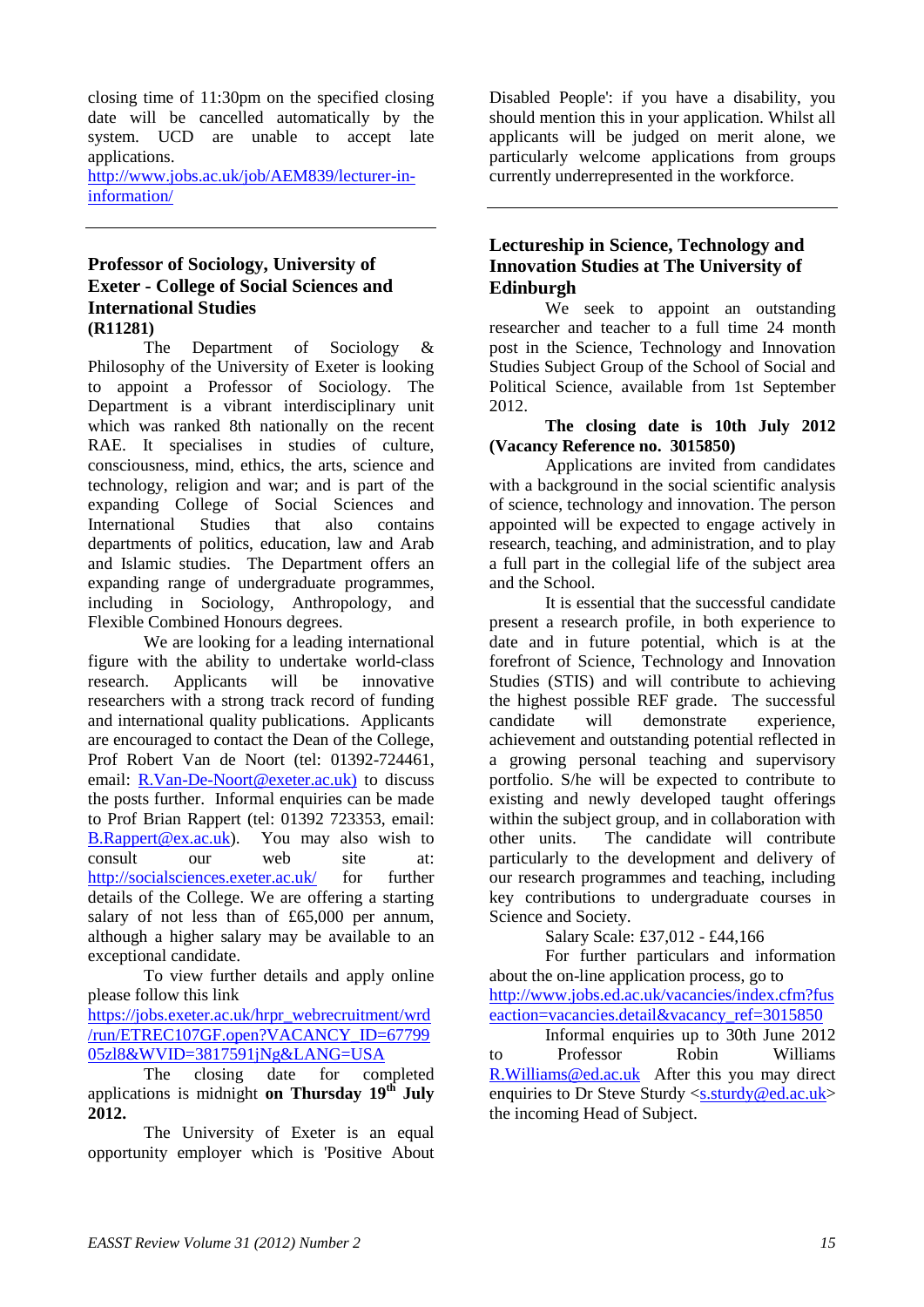#### <span id="page-15-0"></span>**Debating Universities**

Many debates are currently going on in France and Belgium with regards to the current transformations of Universities and their missions, and the conditions of scientific research.

An Associate Professor from my University resigned and explained in a public letter why she did this, and this raised an incredible amount of manifestations of public support and positive feedbacks. It turned to a movement which appointed a committee, who released a ["Manifesto for universities that live up](http://www.univendebat.eu/signez-le-manifeste/manifesto-for-universities-to-stand-up-for-their-missions/)  [to their missions"](http://www.univendebat.eu/signez-le-manifeste/manifesto-for-universities-to-stand-up-for-their-missions/) on [their website.](http://www.univendebat.eu/)

This manifesto is now open to signatures: [http://www.univendebat.eu/signez-le](http://www.univendebat.eu/signez-le-manifeste/)[manifeste/.](http://www.univendebat.eu/signez-le-manifeste/)

If you feel concerned by these issues, I invite you to sign the manifesto and spread the word to a wider audience.

François Thoreau

#### **Public Consultation EU Science & Society Programme**

The EU science and society programme is currently being evaluated by a group consisting of Technopolis, Fraunhofer ISI and Science Metrix. The aim is also to arrive at policy options for how "science and society" will be integrated in the next framework programme, Horizon 2020.

Part of this evaluation is a public consultation done by Fraunhofer ISI.

In its own terms the survey "aims at identifying future options for the Science-in-Society (SiS) Programme and is open to experts and the interested public alike".

I've been invited as an expert to comment on preliminary results of this survey, and it seems that the participation of the STS community has been rather limited so far. Also it seems that the link to the survey has traveled better in other communities than in ours.

The survey unfortunately is very long, and in my opinion (which I have also communicated to the organisers) has quite substantial methodological problems in how specific items are phrased, and more generally. It is however possible to skip the items section all together by just "clicking through" after initially picking one "area". At the end, there is a question on different options for continuing the EU science in society activities, as well as a possibility to leave open comments.

After all these disclaimers, here's the link: [http://ww4.efs-](http://ww4.efs-survey.com/uc/fraunhofer_isi_cc_p/1063/)

[survey.com/uc/fraunhofer\\_isi\\_cc\\_p/1063/](http://ww4.efs-survey.com/uc/fraunhofer_isi_cc_p/1063/)

A lot of STS activities have been funded in prior EU Science/Society programmes, so I think it is worth to add some STS perspectives on how this should go on.

> Dr. Maximilian Fochler Institut fuer Wissenschaftsforschung Department of Social Studies of Science Universitaet Wien / University of Vienna

#### **2012 ESST European Award**

The European Masters Programme in Society, Science and Technology (ESST) is sponsoring an award of 1,000  $\epsilon$  for the best undergraduate paper or essay related to Science, Technology and Society (STS). Undergraduates of all fields studying at any European university are eligible to apply.

Papers or essays must be between 2,000 and 3,000 words on any topic that falls under the Science, Technology, Society agenda (for example, from environmental, ICT or innovation policy to the relationship between science, technology and gender) and must be written in English. The members of the 2012 award committee are:

- Faidra Papanelopoulou, University of Athens, **Greece**
- Juan Carlos Salazar, Autonomous University of Madrid, Spain
- Graham Thomas, University of East London, UK

**Deadline: 30 June, 2012** For more information: [www.esst.eu](http://www.esst.eu/)

#### **Conference on qualitative research and RCTs - Sheffield UK November 21st 2012**

On behalf of the Quart Team, ScHARR, Universities of Sheffield, Leeds and MRC Hubs for Trials Methodology Research (COnDuCT Hub University of Bristol and Nord West Hub University of Liverpool I would like to call your attention for the following conference:

We are holding a day conference on 'Maximising the value of qualitative research with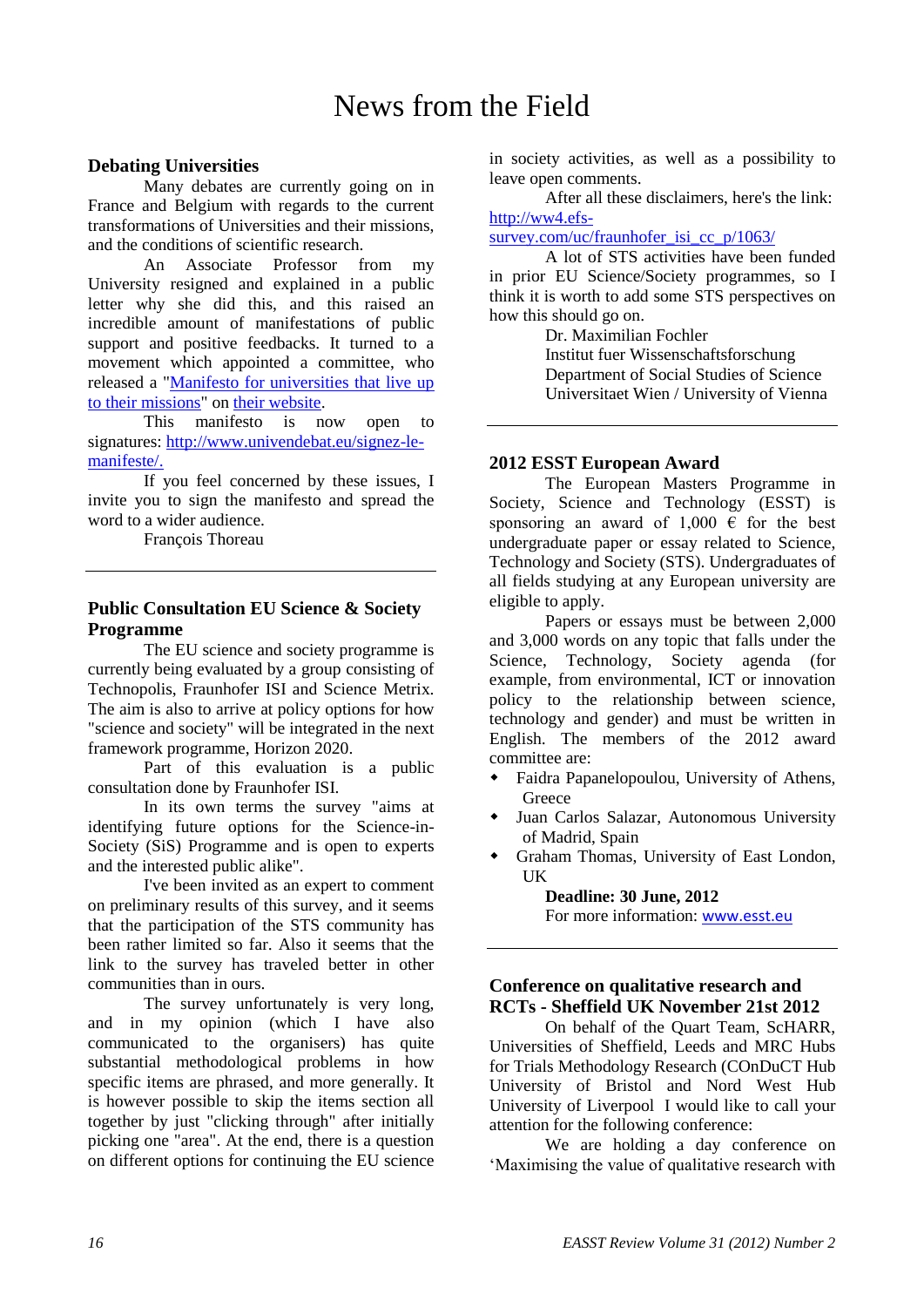randomised controlled trials' on 21 November 2012 in Sheffield. The aim is to bring together researchers with experience of working in studies combining qualitative research and trials to discuss the findings of the MRC QUART Study ([http://www.shef.ac.uk/scharr/sections/hsr/mcru/q](http://www.shef.ac.uk/scharr/sections/hsr/mcru/quart) [uart](http://www.shef.ac.uk/scharr/sections/hsr/mcru/quart)) and to facilitate networking, sharing of good practice and the development of a community of researchers engaged in this endeavour. The conference has been funded by the MRC Network of Hubs for Trials and will be free to delegates. We will advertise the detailed programme and open registration later in the summer. Please put the date in your diary.

QUART Team, ScHARR, Universities of Sheffield and Leeds MRC Hubs for Trials Methodology Research (COnDuCT Hub University of Bristol and North West Hub University of Liverpool)

#### **Conférence publique Science, Droit et Démocratie, le 25 juin 2012**

A l'occasion du 11° Colloque du Réseau Science et Démocratie (Science and Democracy Network - SDN),

l'IFRIS et le Labex SITES vous invitent à la Conférence Publique qui réunira :

Marie-Angèle Hermitte, Directrice de recherche au CNRS, Directrice d'études à l'EHESS

et

Sheila Jasanoff, Professeur, Harvard University, Responsable du Programme Science, Technology and Society

La Conférence aura lieu au CNAM, 292 rue Saint-Martin à Paris

Amphithéâtre Prestige Abbé Grégoire (C) de 18h30 à 20h30

Entrée libre, inscriptions auprès de Julie Rust (Julie Rust <*rust@ifris.org*>).

La Conférence sera suivie d'un Cocktail.

## Publications

#### <span id="page-16-0"></span>**Mapping Controversies in Architecture**

*Albena Yaneva, University of Manchester, UK* This book tackles a number of challenging questions: How can we conceptualize architectural objects and practices without falling into the divides architecture/society, nature/culture, materiality/meaning? How can we prevent these abstractions from continuing to blind architectural theory? What is the alternative to critical architecture?

It places architecture at the intersection of the human and the nonhuman, the particular and the general. It allows its networks to be reestablished and to run between local and global, social and technical.. Mapping controversies can be extrapolated to a wide range of complex phenomena of hybrid nature.

Contents: Prologue; Introduction; Part I Rethinking Bifurcations: The impasse of representation; On the boundary between architecture/ society; Architecture/society reshuffled. Part II Mapping Processes: Controversies in architecture; Visualizing controversies, mapping networks; Mapping controversies; Conclusion: the architectural as a type of connector; References; Index.

Includes 20 colour illustrations

*Sample pages for published titles are available to view online at*: [www.ashgate.com](http://www.ashgate.com/)

To order, please visit: **[www.ashgate.com](http://www.ashgate.com/)** Alternatively, contact our distributor: Bookpoint Ltd, Ashgate Publishing Direct Sales, 130 Milton Park, Abingdon, Oxon, OX14 4SB, UK Tel: +44 (0)1235 827730 Fax: +44 (0)1235 400454 Email: [ashgate@bookpoint.co.uk](mailto:ashgate@bookpoint.co.uk) April 2012

144 pages Hardback 978-1-4094-2668-4 £50.00 [www.ashgate.com/](http://www.ashgate.com/) isbn/9781409426684

#### **HISTORY & PHILOSOPHY OF SCIENCE REVIEW:**

This new illustrated list for professionals and lovers of history and philosophy of science has recently been launched.

Feel free to join, post, and exchange information of use to our community.

[http://groups.yahoo.com/group/hps\\_review](http://groups.yahoo.com/group/hps_review)

FACILITATING YOUR RESEARCH ASSISTING YOUR TEACHING/LEARNING

History and Philosophy of Science Review provides a room for: full information about the current editions of the major periodicals in the field; presentation of important by forgotten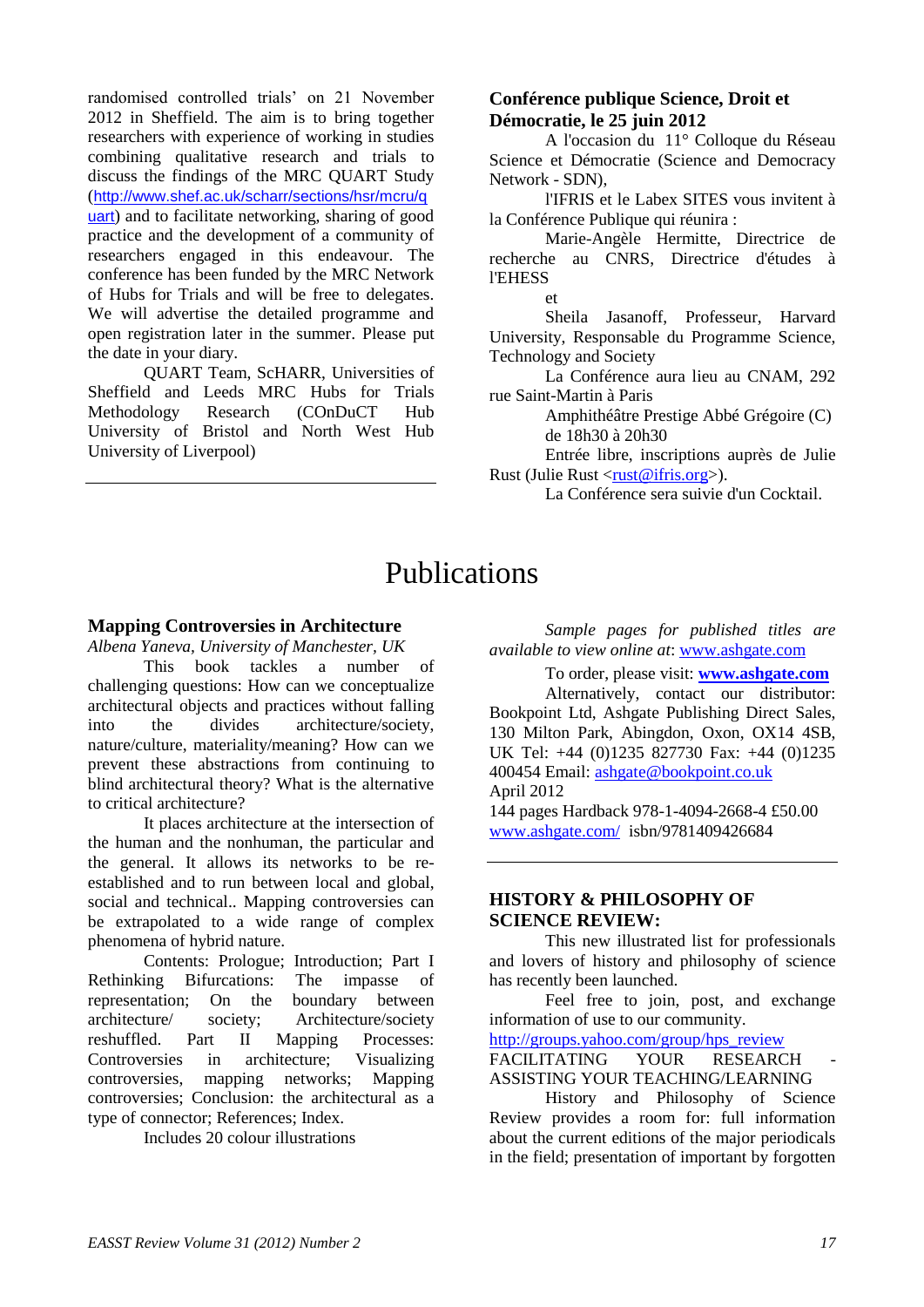old or rare books on history/philosophy of science; reviews of recent research papers or books in the area. All this is accompanied with attractive illustrations. Announcements for upcoming scientific events in the field are also welcomed.

Check the List at

[http://groups.yahoo.com/group/hps\\_review](http://groups.yahoo.com/group/hps_review) - join and enjoy

Professor B.V. Toshev, Chemistry: Bulgarian Journal of Science Education [http://khimiya.org](http://khimiya.org/)

#### **Care at a Distance On the Closeness of Technology**

*By Jeannette Pols*

This widely researched study demonstrates convincingly that neither grandiose promises nor nightmare scenarios have much to do with actual care practices employing telecare. Combining detailed ethnographic studies of nurses and patients involved in telecare with a broad theoretical framework from various disciplines, the author concludes that these practices leads to more rather than less intense caring relations, resulting from a spectacular raise in the frequency of contacts between nurses and patients. Patients are much taken with this, not because they feel they are finally able to manage themselves, but because they can 'leave things to the experts'. The patients find that caring is something that is best done for others. The book frames urgent questions about the future of telecare and the ways in which innovative care practices can be built on facts rather than hopes, hypes or nightmares.

ISBN 978 90 8964 397 1 \* e-ISBN 978 90 4851 301 7 \* €39.95 / £35.50 \* Paperback \* 204 pages

#### **New book on CCS technology**

For those interested in an STS/social science perspective on energy/environment topics, here's a new book on Carbon Capture and Storage technology, edited by Nils Markusson, Simon Shackley and Benjamin Evar, the University of Edinburgh.

[http://www.geos.ed.ac.uk/homes/nmarkuss/Book.](http://www.geos.ed.ac.uk/homes/nmarkuss/Book.html) [html](http://www.geos.ed.ac.uk/homes/nmarkuss/Book.html)

#### **Publication of the Proceedings of the 4th International Conference of the ESHS online**

The Proceedings (symposia, abstracts, papers) of the 4ESHS have just been published online. You will be able to either read or download them at the Conference website: [http://4eshs.iec.cat/entrada.asp?epigraf\\_contingut=18](http://4eshs.iec.cat/entrada.asp?epigraf_contingut=18)

Best regards, Technical Coordination

4th International Conference of the European Society for the History of Science.

Barcelona, 18-20 November 2010

#### **'Inverse infrastructures: disrupting networks from below'**

For those of you interested in userdriven, self-organizing networks, a book has recently been published on

#### **[Inverse Infrastructures: Disrupting Networks](http://www.e-elgar.co.uk/Bookentry_Main.lasso?id=14054)  [from Below,](http://www.e-elgar.co.uk/Bookentry_Main.lasso?id=14054)**

*Tineke. M. Egyedi & Donna C. Mehos (eds., 2012),*

[http://www.e-elgar.co.uk/Bookentry](http://www.e-elgar.co.uk/Bookentry_Main.lasso?id=14054) [\\_Main.lasso?id=14054](http://www.e-elgar.co.uk/Bookentry_Main.lasso?id=14054)

as part of the Next Generation Infrastructures program. The contributions are multi-disciplinary (e.g. STS, innovation studies, complex adaptive systems and institutional economics) and address the emergence, maintenance, and governance of a very divers set of infrastructure cases (e.g. television distribution, wireless telecommunication, Wikipedia knowledge infrastructure, water provision, wind energy, synthesis gas, e-government, city-wide WiFi and paper waste handling).

Tineke Egyedi and Donna Mehos (editors)